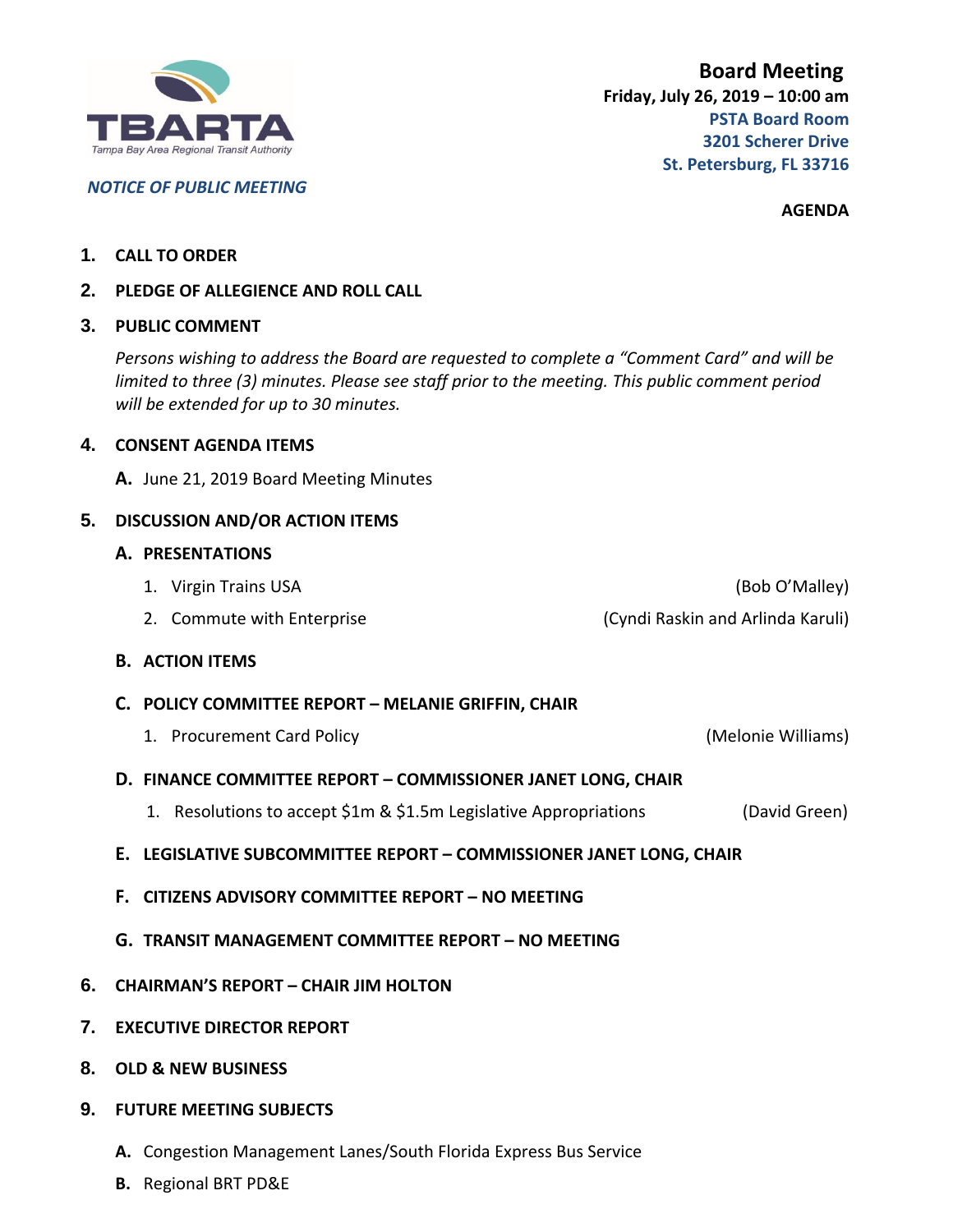- **C.** Envision 2030
- **D.** Existing Express Routes vs Local Routes
- **E.** Intermodal Centers
- **F.** State Funded Transit Service

## **10. ADJOURNMENT**

*Tampa Bay Area Regional Transit Authority meetings are open to the public. If a decision made at a meeting is appealable, any person who decides to appeal will need a record of the proceedings and may need to ensure a verbatim record of the proceedings is made, including testimony and evidence upon which the appeal is based. Pursuant to the provisions of the Americans with Disabilities Act, any person requiring special accommodations to participate in a Tampa Bay Area Regional Transit Authority meeting is asked to advise the agency at least 2 business days before the meeting by calling 1(800) 998-7433. If you are hearing or speech impaired, please contact the agency using the Florida Relay Service, 1(800) 955-8771 (TDD) or 1(800) 955-8770 (Voice).*

> **\*\*Next Board Meeting\*\* August 23, 2019 – 10:00 am PSTA Board Room 3201 Scherer Drive**

**St. Petersburg, FL 33716**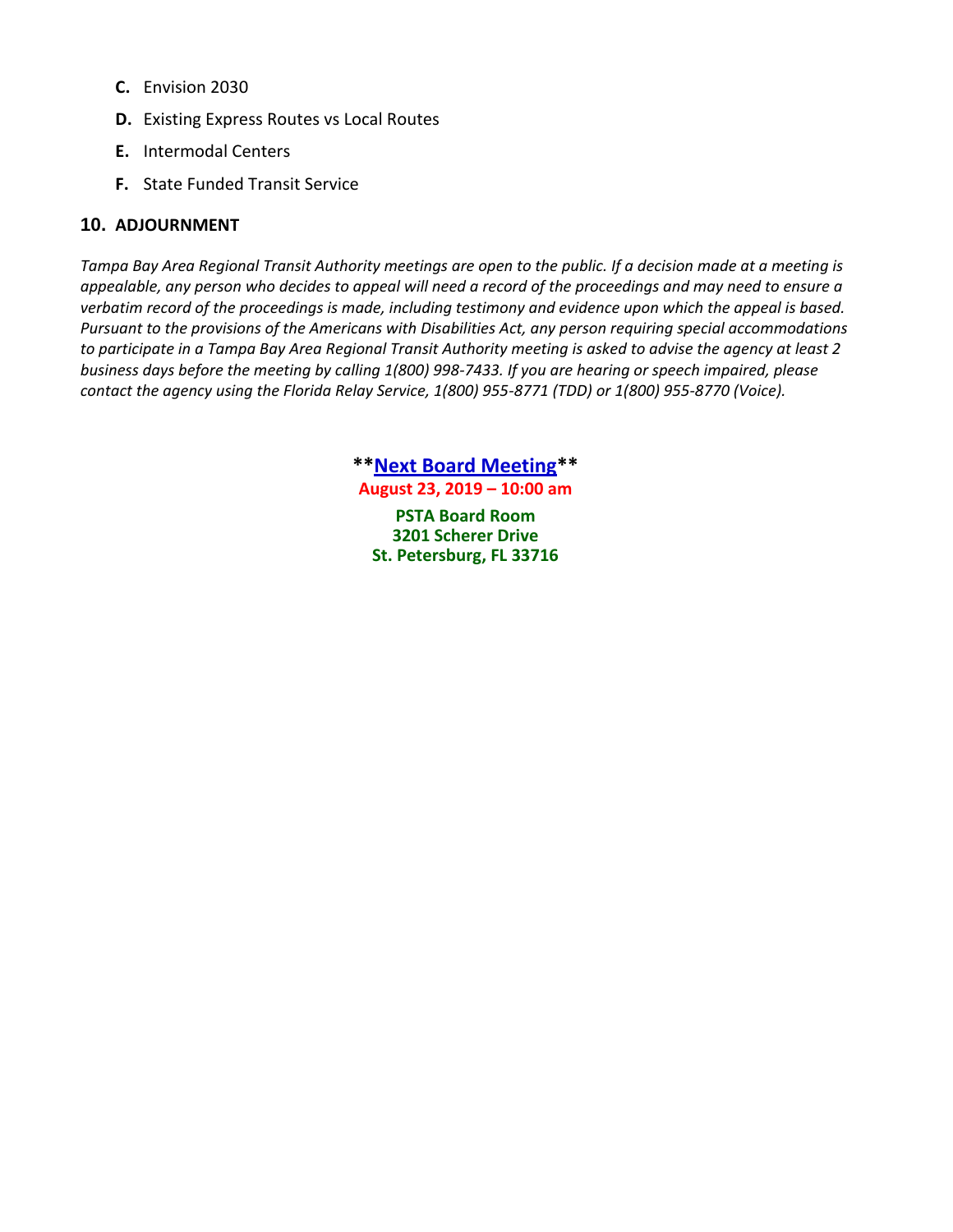

**Meeting Minutes**

#### *Board Members Present:*

Jim Holton, Chair, Gubernatorial Commissioner John Mitten, Hernando County Commissioner Reggie Bellamy, Manatee County Cliff Manuel, Gubernatorial Rich McClain, Hillsborough Area Regional Transit (HART) Commissioner Pat Kemp, Hillsborough County Commissioner Janet Long, Pinellas Suncoast Transit Authority (PSTA) Secretary David Gwynn, Florida Department of Transportation (FDOT) District 7

#### *Board Members Absent:*

Mayor Jane Castor, City of Tampa (excused) Mayor Rick Kriseman, City of St. Petersburg (excused) Melanie Griffin, Gubernatorial (excused) Commissioner Karen Seel, Pinellas County (excused) Secretary L.K. Nandam, Florida Department of Transportation (FDOT) District 1 (excused)

## *Call to Order*

o Chair Jim Holton called the meeting to order at 10:04 am.

## *Public Comments*

- $\circ$  Ron Weaver Spoke regarding the November 6<sup>th</sup> ballot 1 cent sales tax. He wants to make sure that the destination of these funds are the priorities that were voted on by the taxpayers.
- $\circ$  Tom Nocera SkyTran is in the process of erecting a demonstration track in San Antonio. Expecting official word on when the demonstrations will begin sometime in July. This track will be built on private property donated from one of the investors.

#### *Consent Agenda Item*

Approve May 17, 2019 Board Meeting minutes.

❖ **Janet Long moved to approve. Motion Seconded. PASSED 7-0.**

## *Presentation and Action Items*

## *Cross Bay Ferry – Ed Turanchick*

• The Cross Bay Ferry project is poised to provide Tampa Bay with its first, congestion proof regional transit system within three years. HMS will assume operating risk of over \$100 million for 20-year term. This would be the only local or regional transit system in the SE United States that doesn't require a local operating subsidy. County and other governments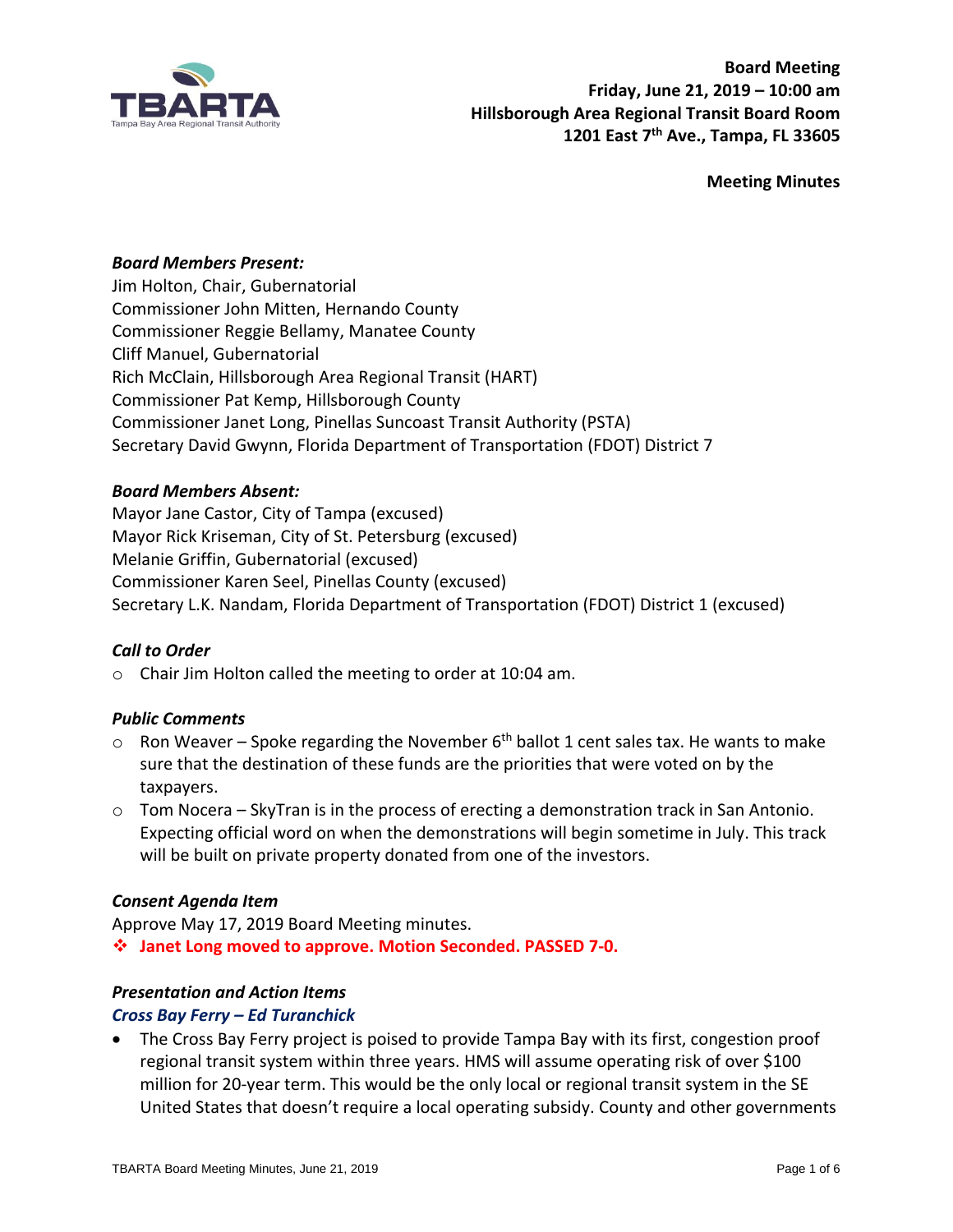would be responsible for funding \$36.5 million in capital infrastructure costs.

- In January 2018, BOCC reinstated this as a turnkey public private partnership project. County retained AECOM in April 2018 to provide oversight. Between June 2018 and Sept. 2018 reviewed over a dozen sites and selected three. Conducted CCNA solicitation and Kimley-Horn/Moffatt Nichols/Steer was brought on as professional consultants to project. Between Sept 2018 and Feb. 2019 three sites (Williams Park, Schultz Preserve, Kracker Road) were evaluated for environmental, design, transportation, ridership projections and related issues for each. Project Developer submitted Business Plan on April 15, 2019.
- The proposed MAFB commuter service would operate every 10-15 minutes during peak periods on all nonfederal holiday workdays using four, 149 passenger, fast catamaran ferries. MAFB commuters would board at Williams Park, take a fast 14-minute ride across Tampa Bay instead of making the 45-minute commute around the top of Tampa Bay, then board a tram system that would connect to most MAFB destinations. The cost of this service for federal employees would be covered by current federal transit vouchers (\$260). The roundtrip cost for those without vouchers would be about \$15 per day and would cover parking, the ferry and tram service.
- HMS would also work closely with TBARTA to provide vanpool service from various Brandon and South County communities to connect to Williams Park. Fares would be seamless, with MAFB employees being able to apply their federal transit voucher to cover parking/ferry/tram, bus/ferry/tram, or van pool/ferry/tram service options.
- Weeknight intercity service would commence after the MAFB service was over and operate between 6 p.m. and 10:30 p.m. At least two ferries would circulate between South County and each downtown. Additional ferries would likely operate on evenings when events are scheduled at Amalie Arena or Tropicana Field. Weekend intercity service also would connect St. Petersburg, Tampa and South County using at least two vessels operating in a counter-circular fashion, operating from late morning to late evening. The pricing structure is proposed as follows; \$8 per trip for adults, \$5 per trip for seniors, military, and college students, \$3 for children ages 4-17 (must be accompanied by an adult) and free for children under age 3.
- The project developer schedule is as follows; CCNA professional procurement is underway. Second Interim Agreement to be negotiated and presented to BOCC by Mid-August (as per BOCC direction). This includes environmental assessments, preliminary design and engineering and environmental permitting at approximately \$2 million and 18 months. The second phase readies project for construction with a TBD budget and 6-month time frame. Comprehensive Public Private Operating Partnership and construction set to take place summer 2021 with permanent Ferry Service Commencing in Fall 2022.
- Some key issues going forward will be capital funding, property acquisition, environmental permitting and operating costs.
	- $\circ$  Cliff Manuel asked what the projected capacity of this service will be daily? Ed Turanchick replied that the MacDill service can move around 1800 passengers per peak period (90 minutes).
	- $\circ$  Rich McClain asked how revenues will benefit the rest of the system, what is the breakeven number? Ed informed Rich that it would be at 800 daily round trip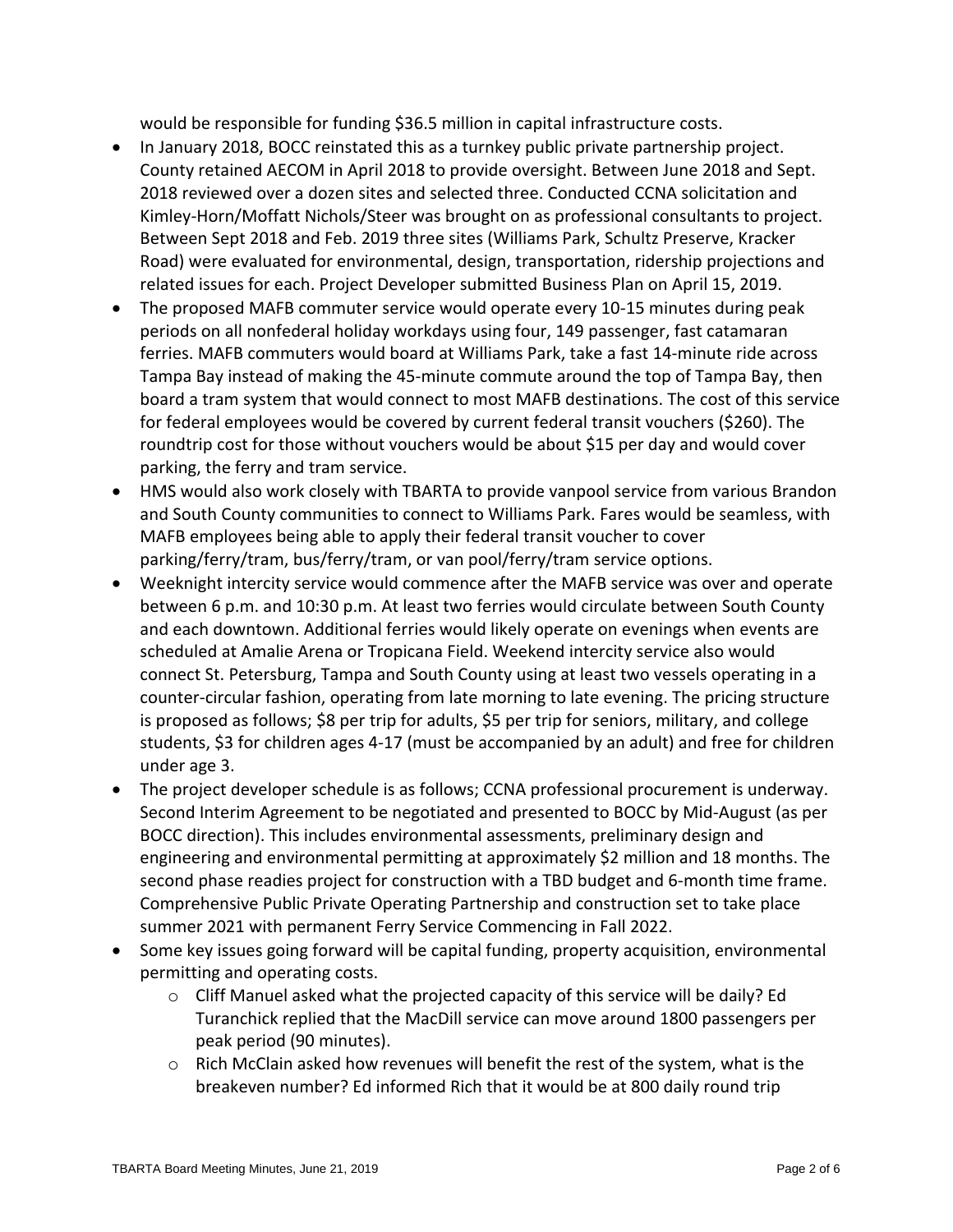passengers. Rich asked as far as logistics are concerned how would it work with 4 different moves (car, vanpool, ferry, tram), how much time would this take? Ed was not able to give a definite answer. Rich then asked if the \$36 million infrastructure cost would be absorbed by both Hillsborough and Pinellas? Ed replied that most of the costs are going to be in Hillsborough County due to most of the service happening in Hillsborough, however some pro rata portion of the vessels cost could be shared.

- $\circ$  Pat Kemp stated that this is such a unique opportunity here. She has worked on this project for many years. The time it takes to go from Williams Park to MacDill is only 13 minutes via ferry. The enthusiasm at the base is very strong for this project. Ed Turanchik agreed stating that this is one of the officially adopted community partnership projects from the Department of Defense.
- $\circ$  David Gwynn wanted to point out that FDOT is putting a lot of money into the Tampa Bay Region. He felt like one of the reasons the ferry was so successful was due to the streetcar being free. He also asked if the vendor would be covering upkeep costs and what the future Federal and State funding be used for? Ed Turanchick replied Federal and State funding would cover expansion, HMS is taking on maintenance and major repairs as covered under their operating commitment.

## *Website Redesign Update – Chris Jadick*

- We were given a preview of the new website. It has been streamlined to provide a modern web experience that best represents a world-class transit organization. We are removing outdated content and making features easy to find, understand and use. The new website will launch in August.
- The weekly newsletter ON THE GO! has also been updated to better convey what TBARTA is working on. This should further our message even more.

## *Policy Committee Report*

## *FTA NTD Reporting Procedure/Document Retention Policy – Michael Case*

- TBARTA recently completed its NTD Annual Report and an Independent Auditors Statement of Federal Funding Allocations (IAS-FFA) for its vanpool program for Fiscal Year 2018. The NTD Annual Report covers operational and financial statistics for the program each fiscal year and the IAS-FFA certifies that the reporting agency is following procedures for reporting established by FTA, and where appropriate, has policies in place that support proper management of data documentation.
- TBARTA was found to not have a written procedure for preparing, maintaining and reporting NTD data; as well as the absence of a formal policy for retaining source documents that contain data reported to NTD.
- A new formal procedure and policy have been created and submitted today for approval.
- ❖ **Jim Holton motioned to approve. John Mitten seconded. PASSED 7-0.**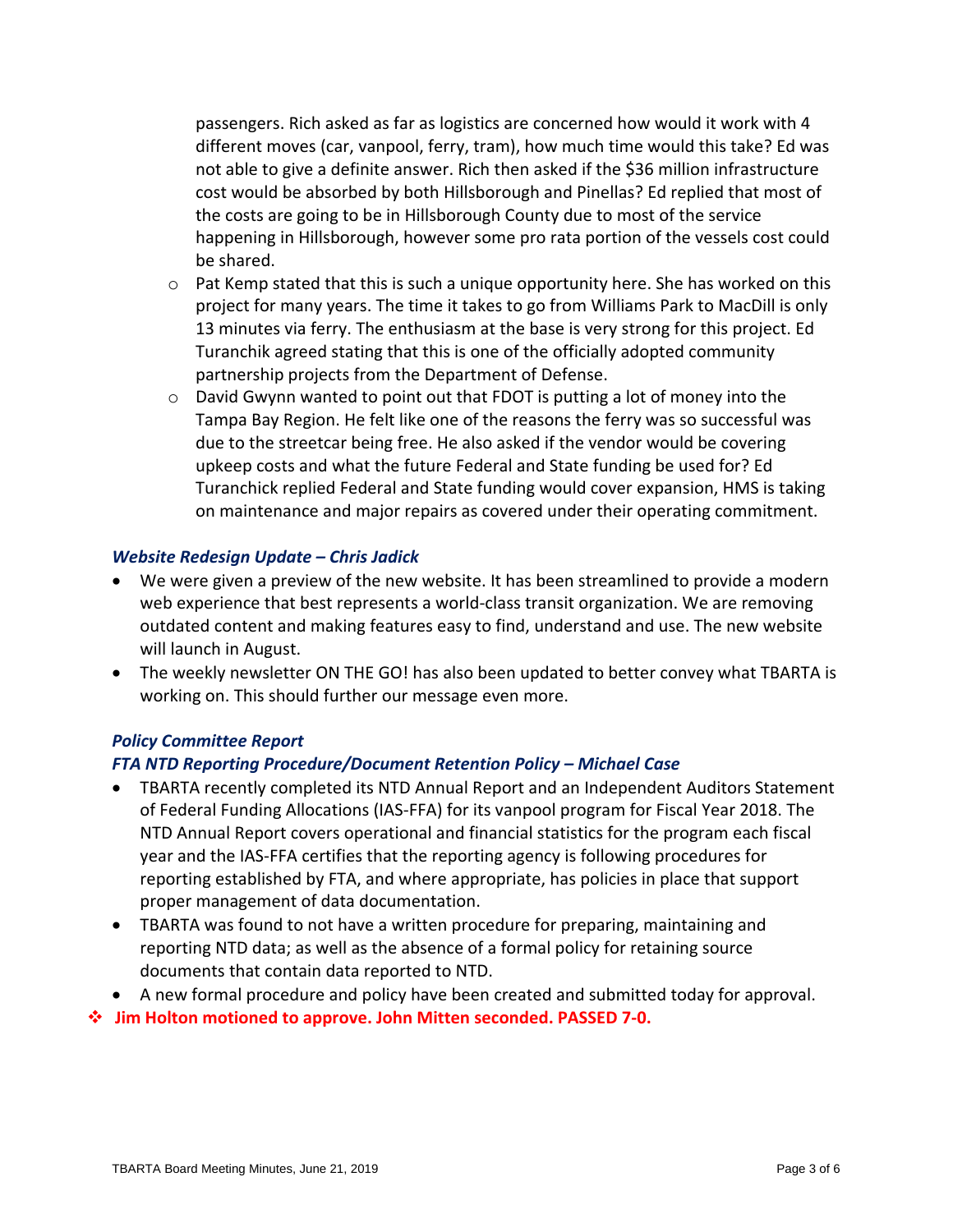## *Finance Committee Report FY 2018 Audit Report - CLA*

- The audit report was discussed in length at the Finance Committee meeting. Several recommendations were addressed for compliance, but the report was clean.
- ❖ **Rich McClain motioned to accept the report. Reggie Bellamy seconded. PASSED 7-0.** *Proposal solicit a CLA Risk Assessment* 
	- A recommendation was made to solicit a risk assessment proposal stemming from the Audit report that CLA presented in the Finance Committee meeting. The idea being that this would be beneficial with TBARTA being grant dependent and having certain inherent risks to the sustainability of the organization. As we bring on new grants & opportunities there should be a formal thought process that goes into the documentation.
- ❖ **Jim Holton solicited a motion to approve. Cliff Manuel seconded. PASSED 7-0.** *Proposal to increase FKQ website budget – Chris Jadick* 
	- The website SOW did not originally have an option for Spanish translation in the contract. It was not provided due to our original \$60,000 budget constraint. FKQ quoted an additional \$2150 to add a Spanish translation option.
	- Debbie Leous spoke with FDOT regarding funding. It was decided that this will have to paid out of local funds with the caveat that Debbie and FDOT will sit down to find funding if applicable.
	- Cliff Manuel asked why this was not included in the new website considering that it is in our current website. Chris Jadick inherited this project and the SOW had already been approved without this feature in order to get the project to our \$60,000 budget.
- ❖ **John Mitten motioned to approve using local funding. Cliff Manuel seconded with the provision that we will check into an additional funding source from FDOT. PASSED 7-0.**

## *Legislative Subcommittee Report Federal Legislative Updates – Van Scoyoc*

- There are certain challenges going on with a divided Federal government. Democrats are trying to advance their agenda and Republicans are focused on judicial appointments.
- Passing major legislation has been difficult due to partisan divide, infrastructure initiatives have been bipartisan and there are concerns about the budget deficit.
- The infrastructure bill is likely a victim. It had initial support for \$2 trillion bill (over 10 years). There has been no consensus on what would be included or revenue sources. Not dead, but moving on to other initiatives
- FY 2020 Appropriation Bills are moving ahead, and work has begun on next year's budget. No budget agreements have been made nor agreements on spending caps.
- The House Appropriations Committee has a package on the floor that includes the Transportation Appropriations bill. This provides increased funding for DOT/FTA with strong support for public transit bus systems. Overall, \$13.5 billion for FTA, fully funds FAST Act authorized levels. Provides strong support for bus rapid transit with \$2.3 billion for Capital Investment Grants. It also adds an additional \$750 million from the general fund along with increases for bus and bus facility and Low/No grant programs.
- Looking ahead the FAST Act expires in September 2020. The Highway Trust Fund is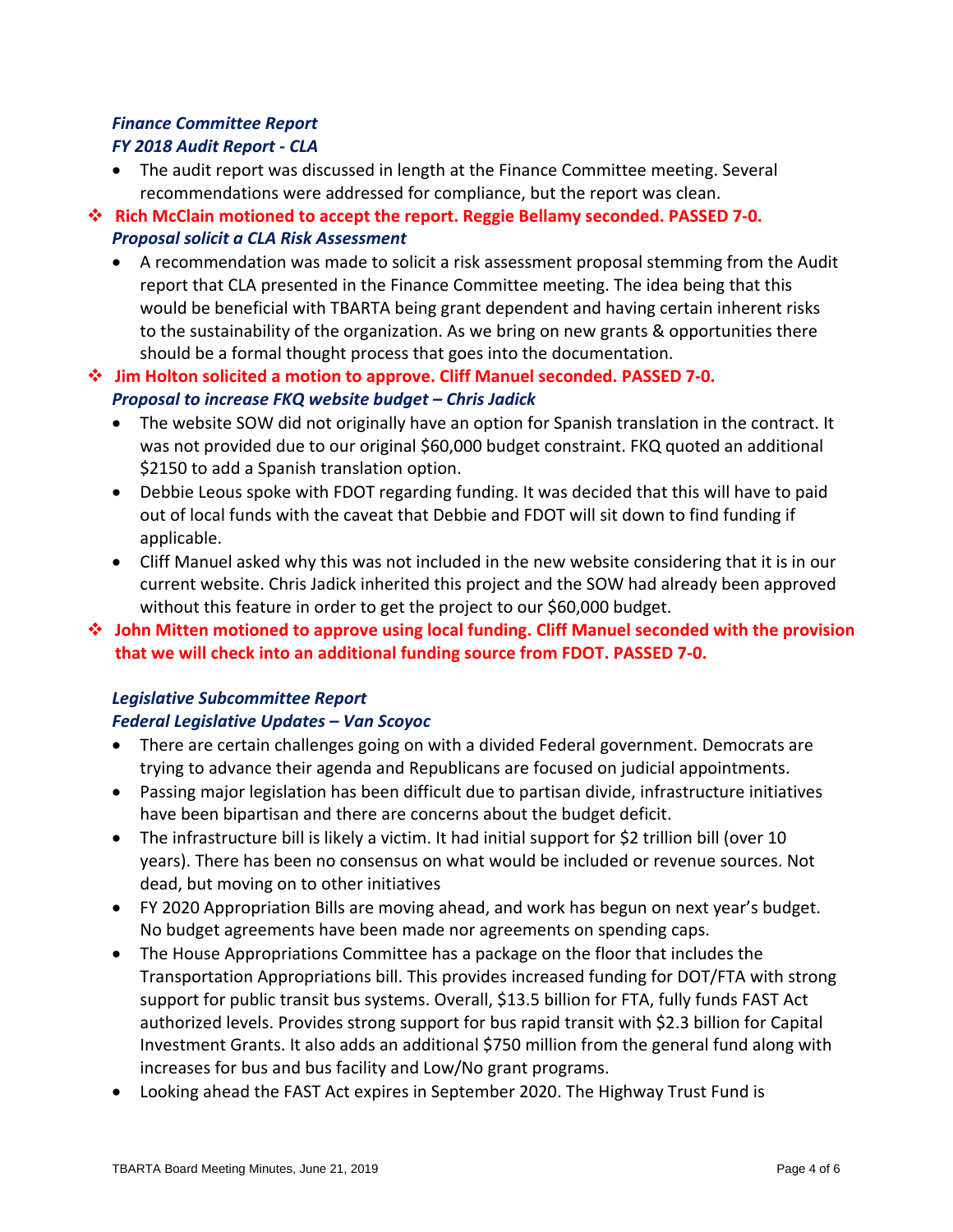essentially broke. Congress avoided raising the gas tax in last transportation bill. Options under consideration include raising the federal gas tax, transition to vehicle miles traveled, increase tolling and private sector investment and the Federal government spends less. Highway/transit programs expire 5 weeks before the election. An extension into 2021 is likely.

- We have some great opportunities with the FTA supporting investing in bus rapid transit, Florida being a battleground state and TBARTA having the ability to draw on the political strength of five counties.
- A challenge we might face is the need to define TBARTA and its mission to Federal officials as we do not have a track record for building or running a transit system.

## *Citizens Advisory Committee Report – Bill Johnson*

• The CAC met at June  $9<sup>th</sup>$  at HART, no action items were on the agenda to pass on to the Board. The Committee received a report on the Envision 2030 RTDP, a presentation on the TBARTA Commuter services program, and an update on the Catalyst PD&E project planned upcoming activities. The CAC reaffirmed that they are still offering their services to assist the Board on TBARTA legislative advocacy efforts. The next meeting CAC will be August  $21<sup>st</sup>$ at PSTA.

## *Chairman's Report-Jim Holton, Chair*

• All things look good for our bill to be signed by the Governor. We should find out the outcome in the next few days.

## *Executive Director Report - David Green*

- David Green thanked all the Board members for meeting with Scott Pringle from WSP to discuss the PD&E of the Regional BRT project. We received many great comments. Next steps will involve meetings about the number of stations, station locations and discussions about stakeholder coordination and scheduling public outreach. We are planning to give an update at the August Board meeting
- We are also making great progress with Envision 2030. Five outreach events have been completed with one more scheduled in Manatee. We've compiled preliminary results of the online survey including zip code analysis of where the surveys were taken. The survey will remain open through the July  $4<sup>th</sup>$  weekend. We are also doing one more push with media buys to blanket the 5-county area with a special emphasis to reach the areas that have been underrepresented. Next steps involve an evaluation of existing services throughout the 5 county area, a peer review of other regional transit agencies and identification of alternatives for improving existing regional transit services. Next update to the Board will be in September.
- The RidePro interface (van pool search platform) has been updated for better functionality,
- We are finalizing a Commuter services workplan that recommends improvement to commuter assistance programs and services which includes an outreach plan, restructuring our emergency ride home program and provides some marketing tools/tactics.
- We are making great progress on our FY2020 operating budget. A proposed budget will be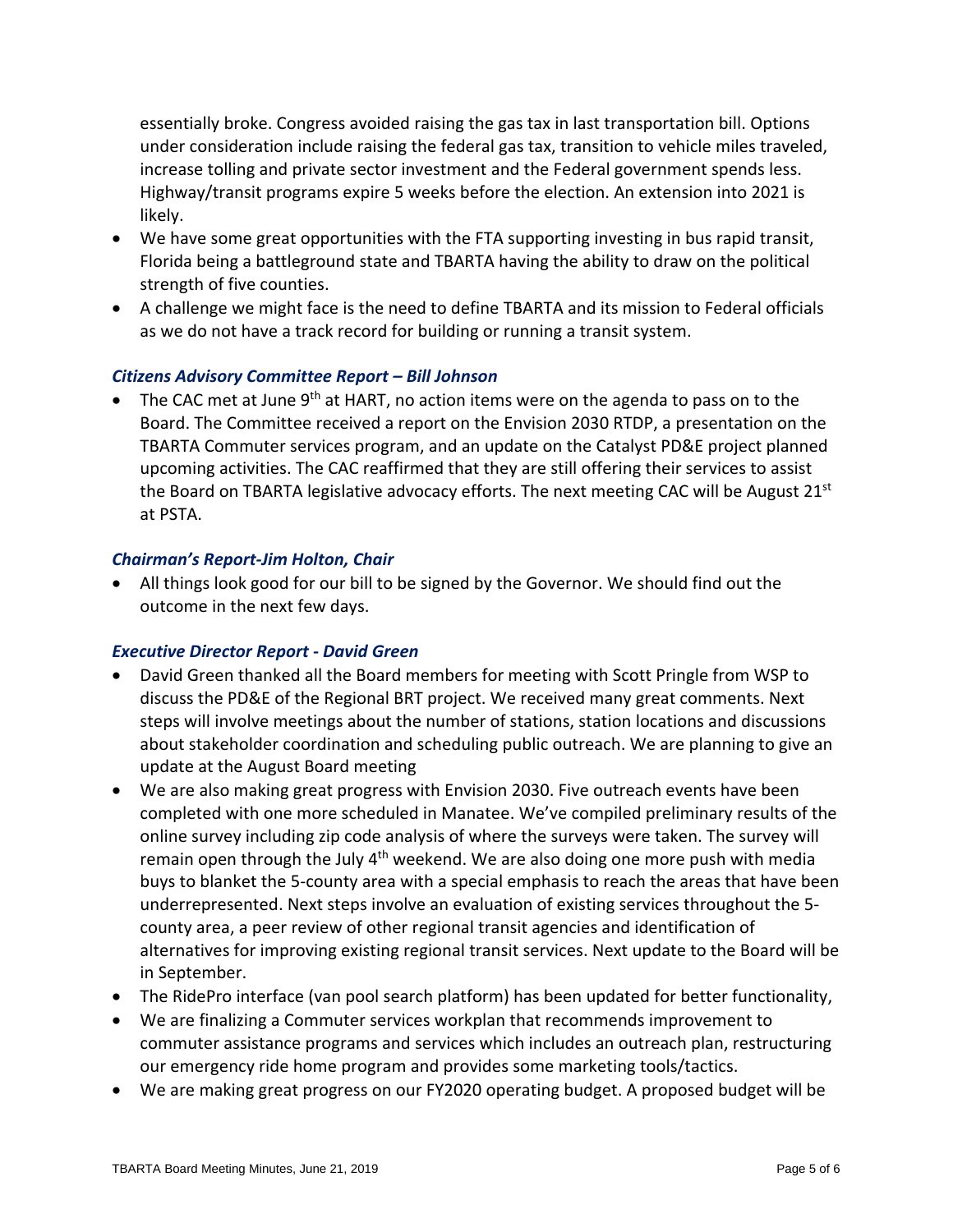presented at the August Board meeting.

- Due to Board agreement, we will reschedule Committee/Board meetings for the same days through the rest of the year.
- ❖ **Items in red indicate a vote by the Committee.**

*Adjournment 12:00 p.m.*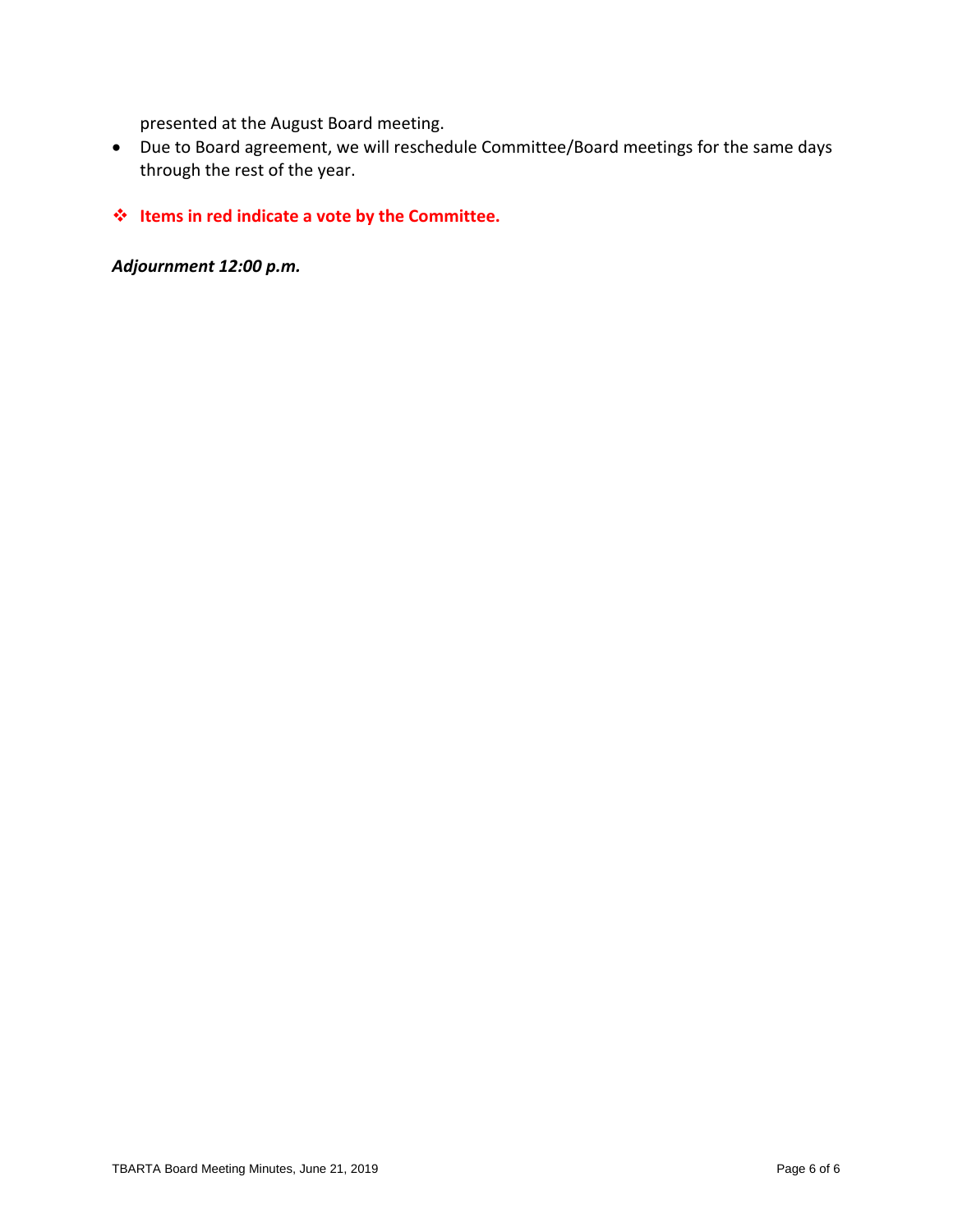

#### **ACTION ITEM: Procurement Card Policy**

#### **Action: Recommend the TBARTA Governing Board approve the Procurement Card Policy**

#### **Staff Resource:** Melonie Williams, Senior Accountant

#### **Details:**

- Background:
	- $\circ$  TBARTA operates under its Procurement Policy and Procedures for the purchase of all goods and services. The Procurement Card Policy was developed in accordance with the Procurement Policy and Procedures. The Procurement Card (herein referred to as P-Card) is a TBARTA credit card provided to TBARTA employees upon approval by the Executive Director and P-Card Administrator to establish a more efficient and costeffective method for the purchase and payment of approved expenses made on behalf of TBARTA.
	- o The P-Card is designed to eliminate petty cash, enhance productivity, improve controls, and reduce paperwork and the overall cost associated with purchases and payments. P-Card use allows simplification of day-to-day procurement activities while enhancing cost effectiveness. The P-Card streamlines payment and procurement procedures, reduces administrative burden traditionally associated with small dollar value purchases, and allows for quicker receipt of goods and services, and payment to suppliers. The P-Card also offers more accountability through consistent and timely reconciliation processes and electronic management controls. P-Cards are honored by all suppliers who accept Master Card and there are no annual fees, transaction fees, or reporting fees.
	- $\circ$  This policy will apply to all departments and board members of TBARTA and is intended to provide an efficient and convenient method of procurement and paying for goods and services not exceeding pre-authorized purchase dollar limits.
	- $\circ$  The Executive Director or their designee will be responsible for implementing this policy. The Senior Accountant will be the P-Card administrator under the direction of the Executive Director. Compliance with this policy is the responsibility of each employee who is issued a P-Card as well as their respective directors, managers and supervisors.

#### **Fiscal Impact:**

None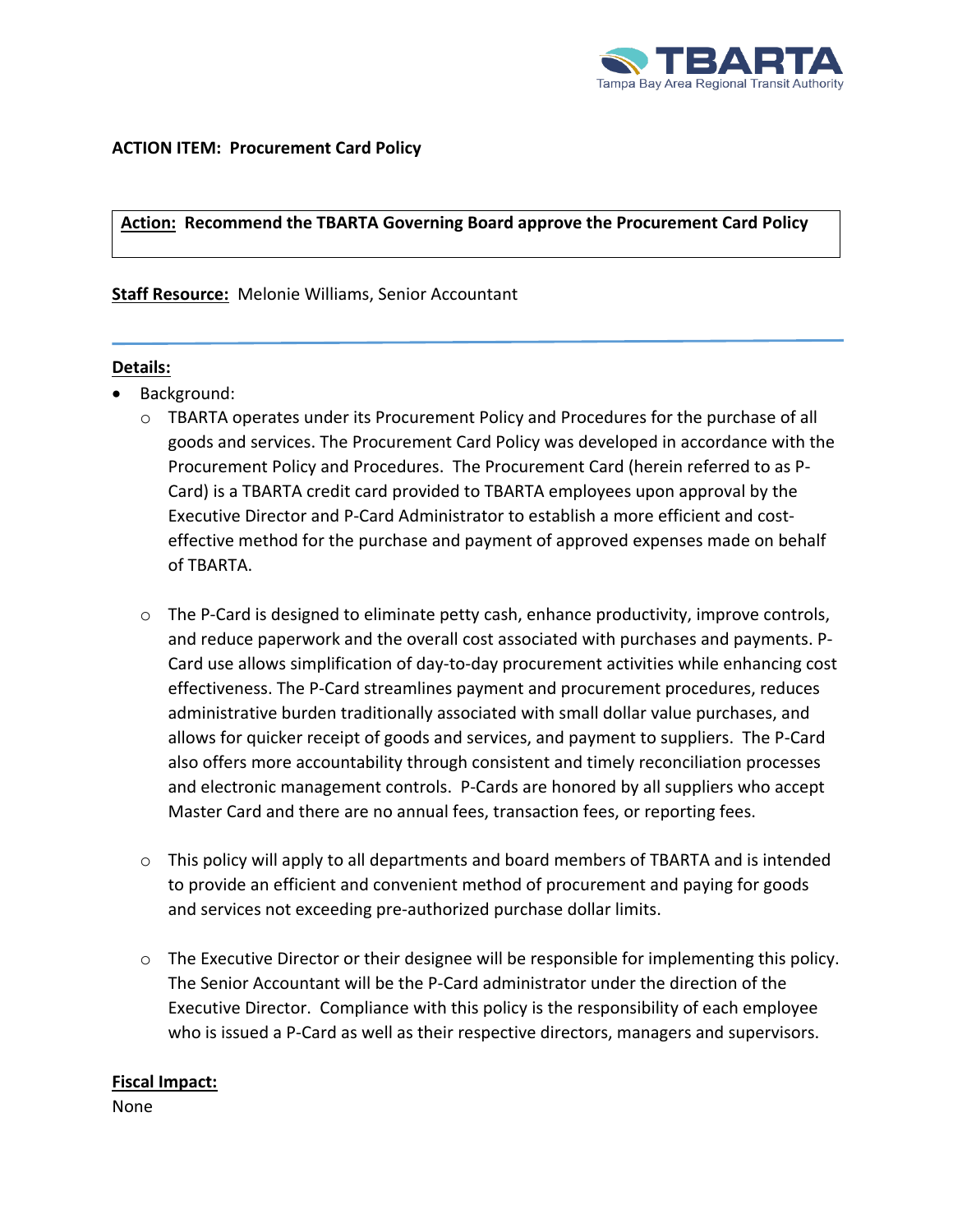

## **Recommendation:**

Recommend the Governing Board approve the Procurement Card Policy.

## **Attachments:**

Procurement Card Policy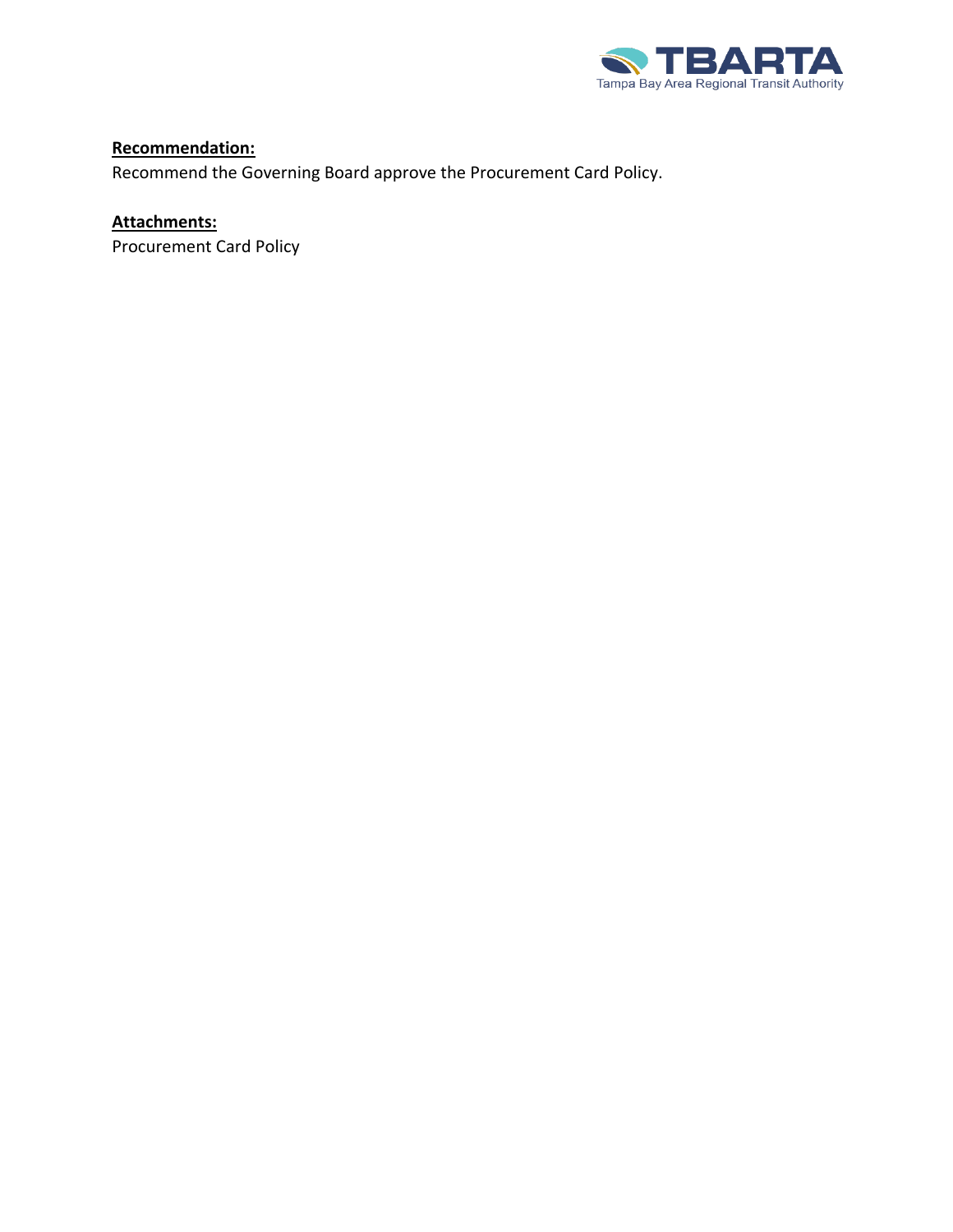

**Procurement Card Policy**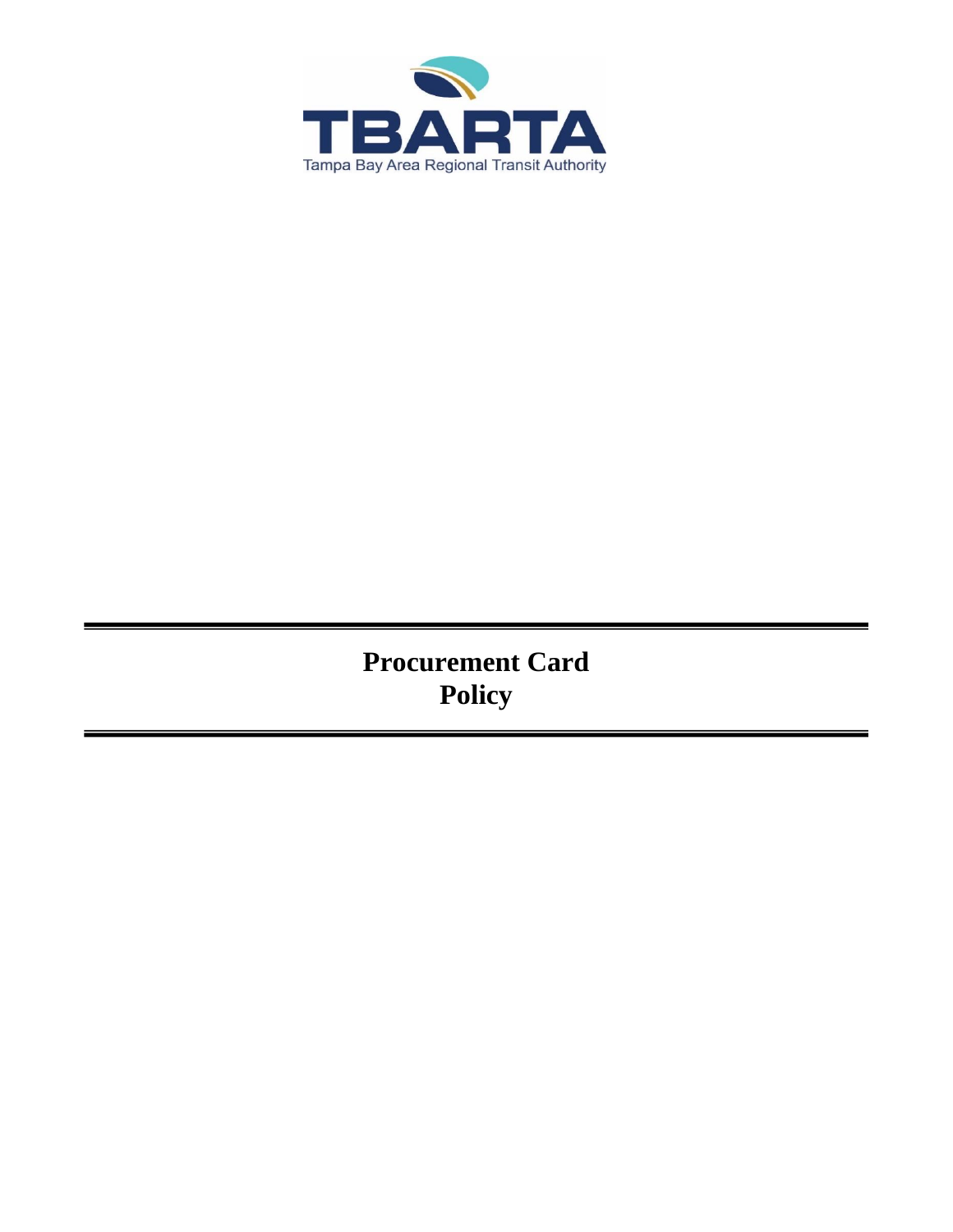# **Table of Contents**

| I.              |                                                                         |
|-----------------|-------------------------------------------------------------------------|
| П.              |                                                                         |
| III.            |                                                                         |
| IV.             |                                                                         |
| A.              |                                                                         |
| <b>B.</b>       |                                                                         |
| $\mathcal{C}$ . | Reviewer/Approver (Supervisor/Manager/Director/Executive Assistant):  3 |
| D.              |                                                                         |
| E.              |                                                                         |
| V.              |                                                                         |
| A.              |                                                                         |
| <b>B.</b>       |                                                                         |
| C.              |                                                                         |
| D.              |                                                                         |
| Ε.              |                                                                         |
| F.              |                                                                         |
| G.              |                                                                         |
| H.              |                                                                         |
| I.              |                                                                         |
| J.              |                                                                         |
| K.              |                                                                         |
| L.              |                                                                         |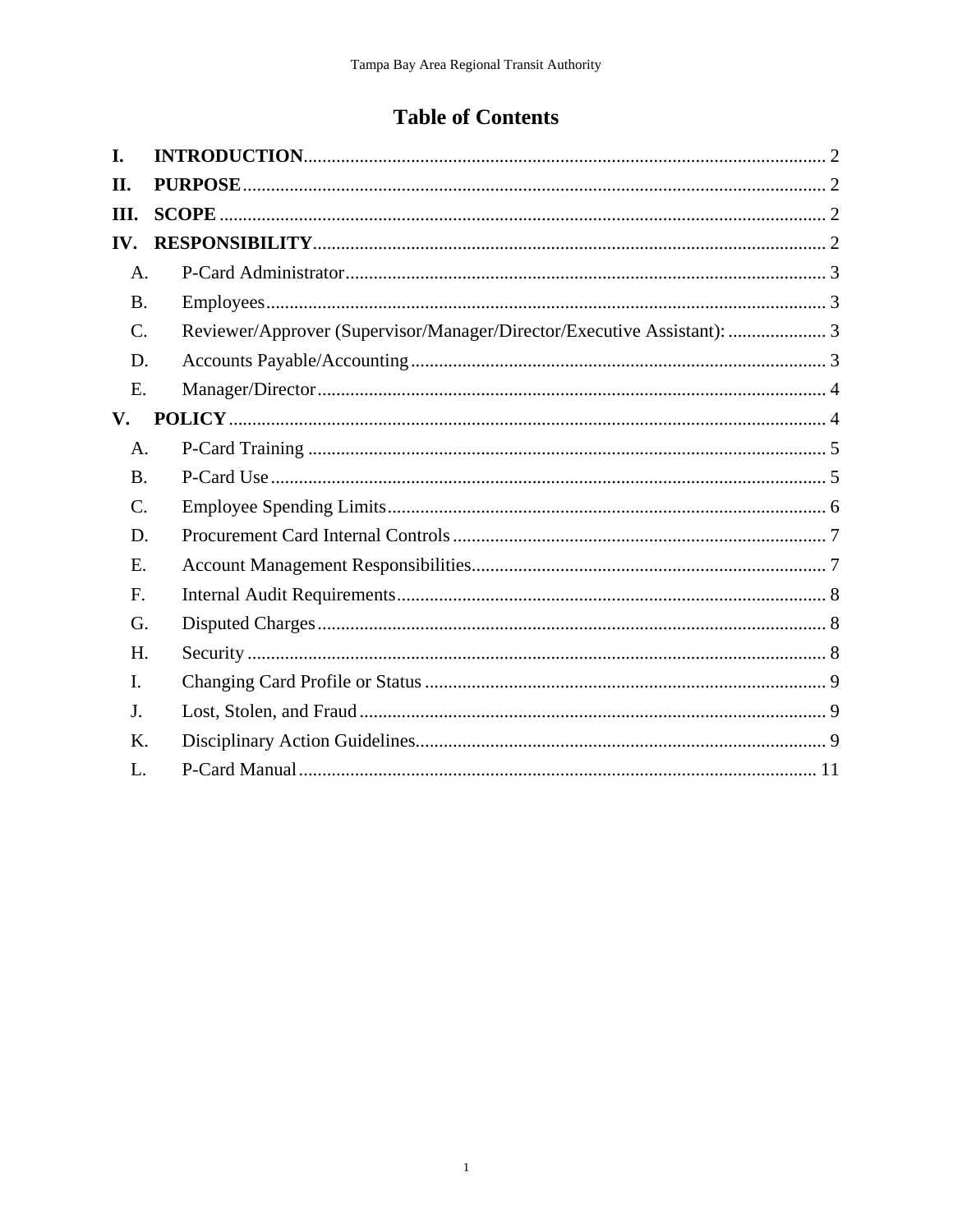# <span id="page-12-0"></span>**I. INTRODUCTION**

Tampa Bay Area Regional Transit Agency (herein referred to as TBARTA) operates under TBARTA's Procurement Policy and Procedures for the purchase of all goods and services. The Procurement Card Policy has been established in accordance with the Procurement Policy and Procedures. The Procurement Card (herein referred to as the P-Card) is a TBARTA credit card provided to TBARTA employees (herein referred to as Employees), upon approval by the Executive Director and the P-Card Administrator, to establish a more efficient and cost-effective method for the purchase and payment of approved expenses made on behalf of TBARTA. P-Card use allows simplification of day-to-day procurement activities while enhancing cost effectiveness. The P-Card streamlines payment and procurement procedures, reduces administrative burden traditionally associated with small dollar value purchases, and allows for quicker receipt of goods and services, and payment to suppliers. The P-Card also offers more accountability through consistent and timely reconciliation processes and electronic management controls. P-Cards are honored by all suppliers who accept Master Card and there are no annual fees, transaction fees, or reporting fees.

# <span id="page-12-1"></span>**II. PURPOSE**

The P-Card is designed to eliminate petty cash, enhance processes including check requests and purchase orders, and improve efficiency in ordering and payment of purchases from any supplier that accepts Master Card. The purpose of these policies and procedures is to accomplish the following:

- Provide an efficient method of procurement and paying for goods and services
- Provide a convenient method of procurement for goods and services not exceeding preauthorized purchase dollar limits
- Enhance productivity, improve controls, and reduce paperwork and the overall cost associated with purchases and payments
- Ensure P-Card purchases are in accordance with TBARTA's Procurement Policies and Procedures

# <span id="page-12-2"></span>**III. SCOPE**

This policy applies to all departments and boards of TBARTA.

# <span id="page-12-3"></span>**IV. RESPONSIBILITY**

The Executive Director or their designee is responsible for implementing this policy. Compliance with this policy is the responsibility of each employee who is issued a P-Card as well as their respective directors, managers and supervisors. Directors and managers must control the proper use of his or her department(s) cards. Each employee is responsible for safeguarding public funds. The stewardship of resources and the public trust are first and foremost when an employee is involved in any purchase made on behalf of TBARTA. The purchase card is embossed with the employee's name and the word "TBARTA". It has TBARTA's name on the face of it and has been specifically designed to avoid confusion with personal credit cards. All employees are required to complete P-Card training before a card will be issued.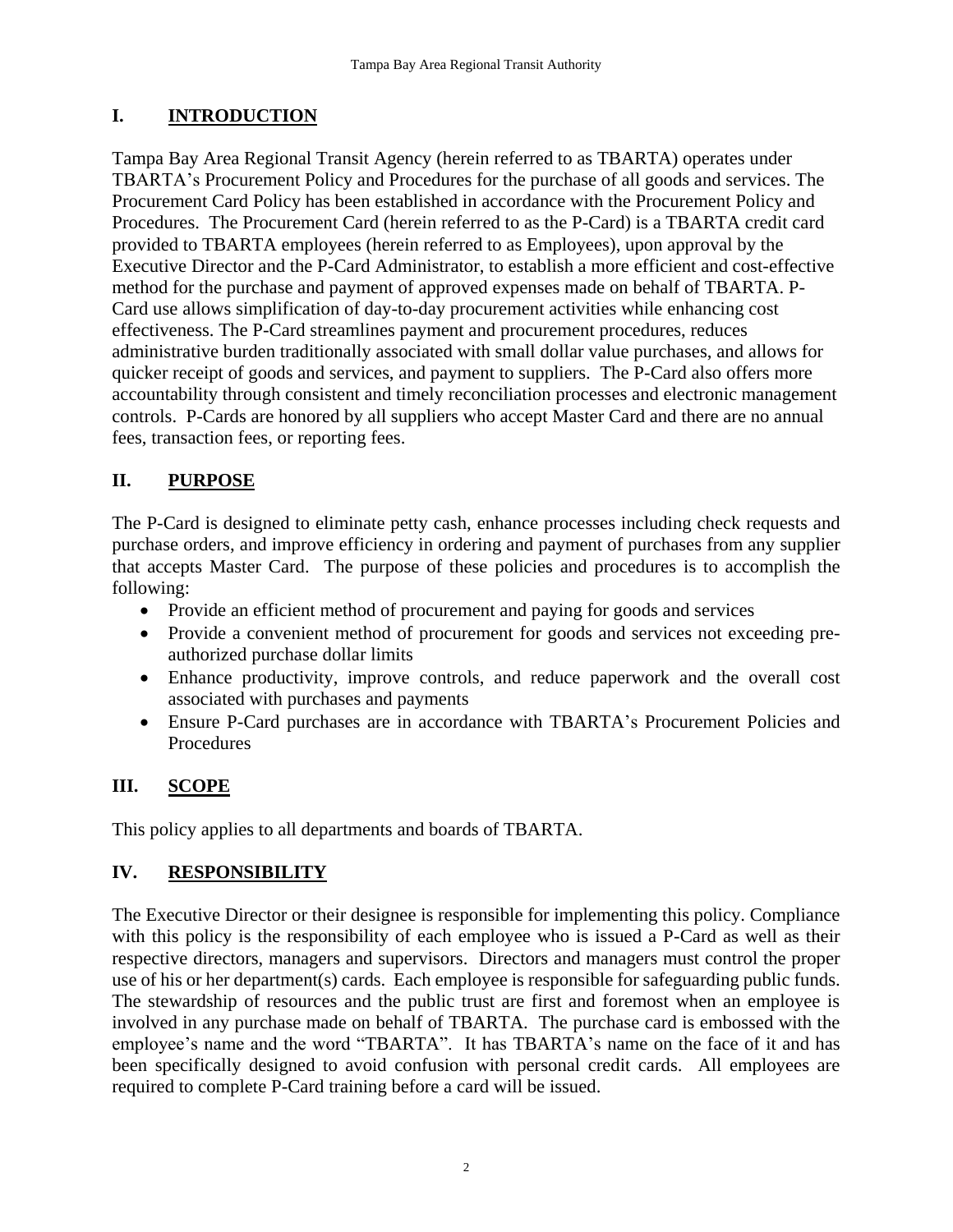## <span id="page-13-0"></span>**A. P-Card Administrator**

The P-Card will be administered by TBARTA's Senior Accountant (herein referred to as the P-Card Administrator) under the direction of the Executive Director. The respective Director will delegate authority, with concurrence from the Senior Accountant, to select employees that authorize spending using the P-Card.

## <span id="page-13-1"></span>**B. Employees**

Employees are required to reconcile **all** statements, maintain legible receipts, and obtain their approving supervisor, manager, or director's approval on a monthly basis or more frequently, if requested. In order to ensure TBARTA submits timely and accurate payments, the employee is responsible for the following tasks:

- 1. Retain backup documentation (receipts) for all transactions regardless of amount
- 2. Review statements once they are received
- 3. Verify charges for accuracy against receipts
- 4. Provide details of the purchase
- 5. Submit original documents to Accounts Payable within five (5) days of receipt of monthly statement

## <span id="page-13-2"></span>**C. Reviewer/Approver (Supervisor/Manager/Director/Executive Assistant):**

The Reviewer is responsible for reviewing and approving an employee's P-Card transactions and monitoring card activity to ensure that all purchases are for legitimate TBARTA business use. This individual may be a supervisor, manager, or director. The following outlines the responsibility that is required to safeguard TBARTA funds:

- 1. Monitor P-Card use of each employee to ensure adherence to policies and procedures
- 2. Review employee's monthly P-Card statements along with reconciliation comments
- 3. Review receipts against statements to ensure all documents have been submitted
- 4. Identify any questionable or ambiguous charges and follow-up with employee accordingly
- 5. Approve all monthly transactions within **five days** of the end of the monthly billing cycle
- 6. Report all fraudulent use of P-Card

## <span id="page-13-3"></span>**D. Accounts Payable/Accounting**

In order to ensure proper payments are made for credit card transactions, Accounts Payable will perform the following tasks:

1. Receive approved monthly billing statements and supporting documentation from all departments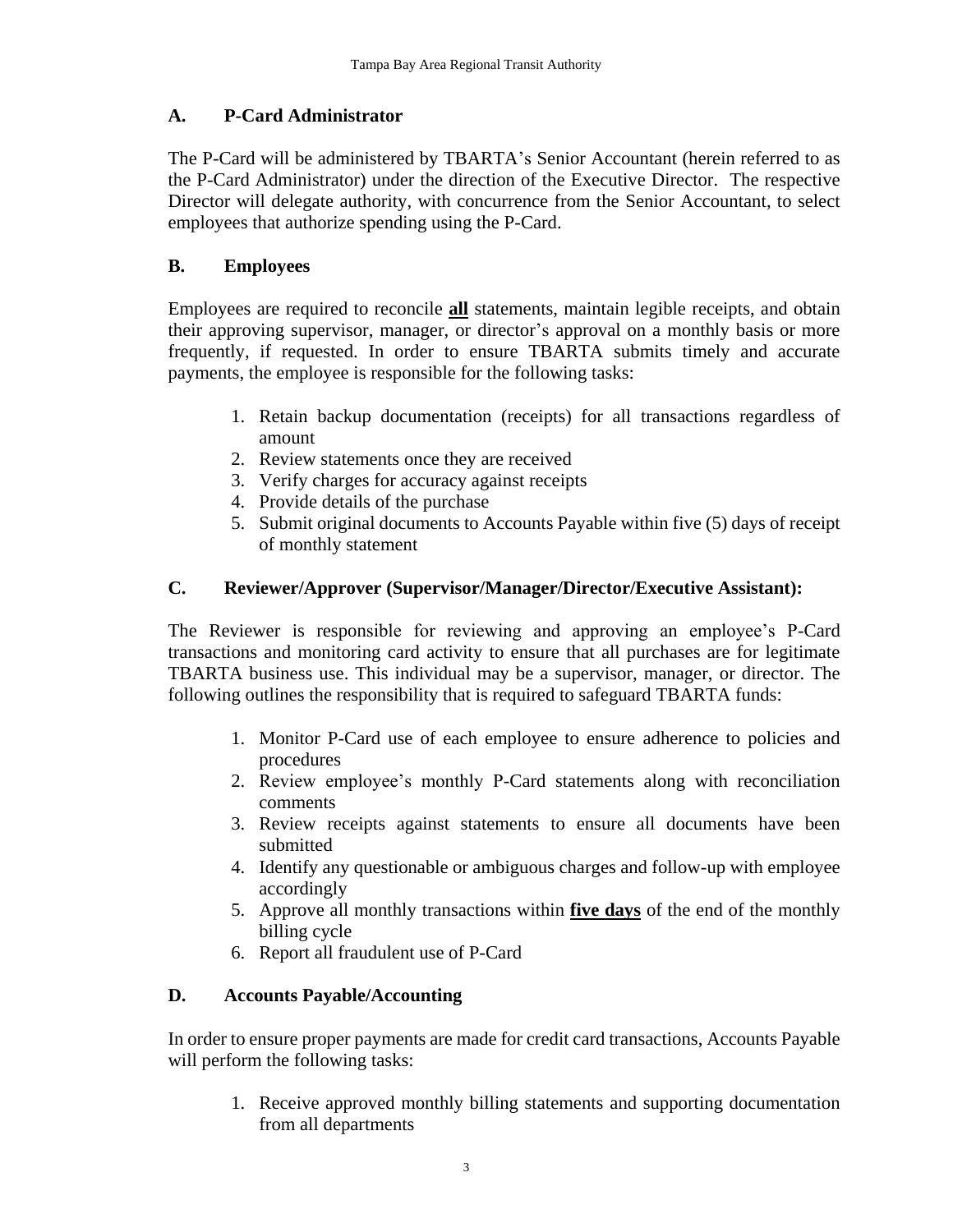- 2. Receive consolidated monthly billing statement from issuing bank
- 3. Confirm that all charges are approved
- 4. Notify department head when approved monthly billing statements are not received in a timely manner
- 5. Pay all charges from consolidated monthly billing statement
- 6. Download bank P-Card information from website into Excel at the end of month cycle
- 7. Confirm data is correct and balance matches paper statement
- 8. Tie individual approved backup and statements to main statement, and process payment by due date
- 9. Post journal entry into QuickBooks
- 10. File and store statements, documents and receipts on TBARTA's shared drive
- 11. Generate reports as needed

## <span id="page-14-0"></span>**E. Manager/Director**

The Director has the following responsibilities:

- 1. Request P-Card for select employees using the P-Card Application Form
- 2. Establish pre-authorized limits for use of P-Card in consultation with P-Card Administrator
- 3. Review employees' monthly card usage
- 4. Verify and revise, if necessary, account coding and vendor number, and approve authorized charges for payment
- 5. Approve P-Card Change Request Form for any status changes and forward to P-Card Administrator
- 6. Require the employee to reimburse TBARTA for any purchases deemed not for official TBARTA use
- 7. Notify the P-Card Administrator when an employee resigns, transfers, or is terminated from employment
- 8. Collect cards from terminated employees and return to P-Card Administrator

# <span id="page-14-1"></span>**V. POLICY**

TBARTA can access contracts with many suppliers that contain preferred pricing for goods and services. Using these suppliers will ensure the best value is obtained. Under no circumstances should the employee request the supplier to establish a credit card system in order to allow the employee to use his/her credit card for purchases. For purchases where the P-Card is not appropriate or cannot be used, the purchase will be made using the requisitioning system.

All charges on the P-Card are billed directly to and paid directly by TBARTA. Personal purchases using TBARTA's P-Card are prohibited and considered to be a misuse of the P-Card. The issuing bank will not accept any personal payments directly from the employee.

Credit limits for each employee will be assigned by the Executive Director and approved by the P-Card Administrator at the time the card is issued based upon on spending need and associated levels of authority.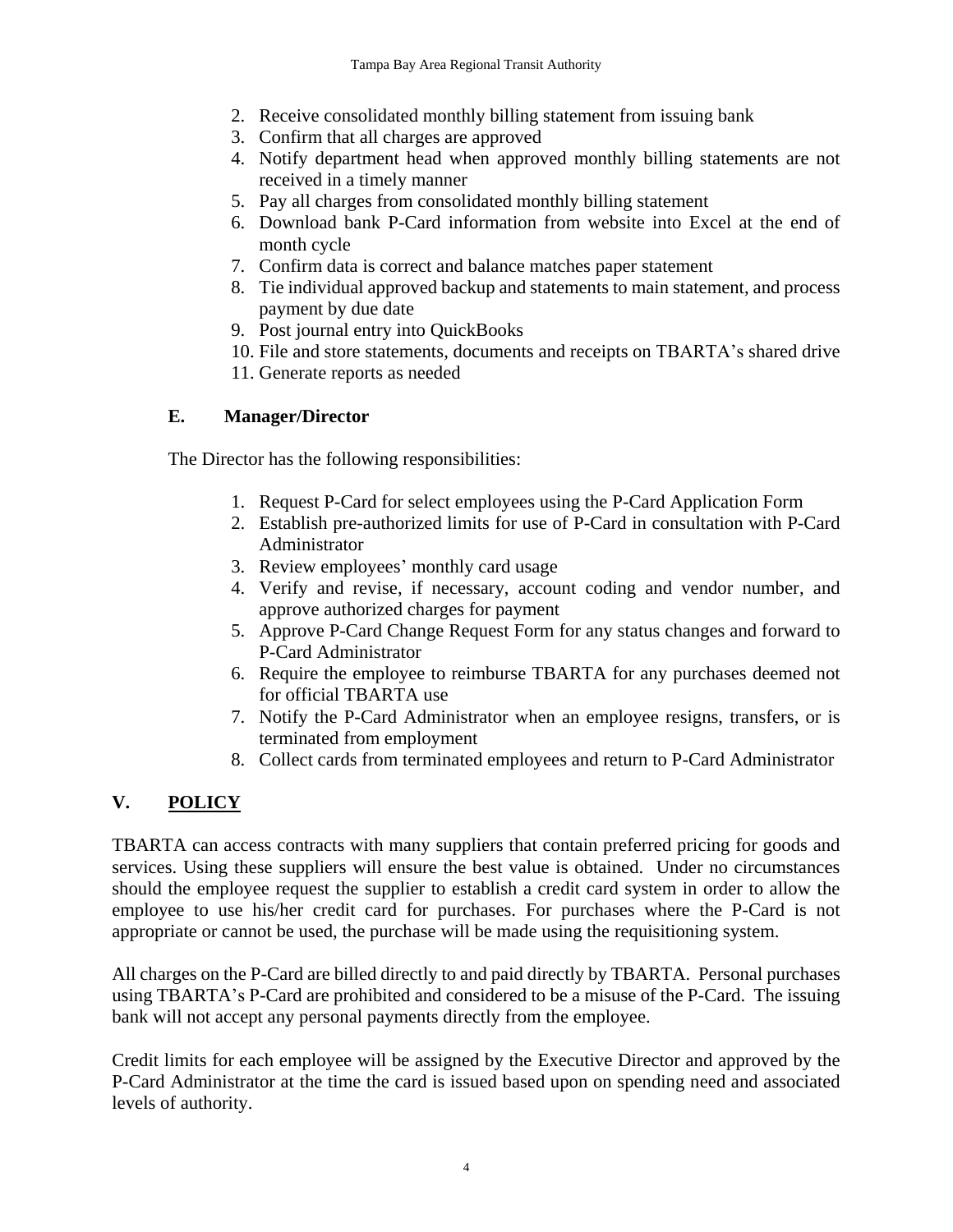The employee is required to comply with audit procedures designed to protect the assets of TBARTA. All P-Card documentation is subject to audit by the issuing bank administration, TBARTA's Finance Department, as well as TBARTA's external auditors, in order to ensure compliance with P-Card guidelines and this policy.

Misuse of the P-Card may be considered misappropriation of TBARTA funds which will be subject to disciplinary action, up to and including termination of employment.

The use of auction websites and third-party credit card service providers (i.e., PayPal) is strictly prohibited due to the increased risk of credit card fraud and/or misappropriation of TBARTA funds.

Original receipts or invoices with the description of the purchased goods or services are required for all transactions. If a clear description of the item is not included, then a notation must be added to describe the purchased item. If unable to provide the original receipt or invoice, the employee must complete the Procurement Card Lost Receipt/Invoice Form.

The employee will receive a monthly bank statement which will report all activity during the statement period. The employee is responsible for all charges on the P-Card and will resolve any discrepancies by both contacting the supplier or the issuing bank and notifying TBARTA's P-Card Administrator.

<span id="page-15-0"></span>The following are TBARTA's operational policies governing P-Cards.

## **A. P-Card Training**

- 1. Initial Training: Each employee is required to participate in initial training prior to issuance of a P-Card. The training will cover the proper use, reporting, and restrictions of the P-Card.
- 2. Annual Training: Training will be provided at least once per year at the discretion of the P-Card Administrator. Annual training will be mandatory for all P-Card employees and all approving officials. Employees missing the scheduled annual training will be given an opportunity to take makeup training. Failure to attend scheduled annual training will result in loss of P-Card privileges.

## <span id="page-15-1"></span>**B. P-Card Use**

- 1. The P-Card is to be used for TBARTA purchases only. The P-Card may be used for legitimate TBARTA purchases unless specifically prohibited in the Procurement Policy or P-Card Manual. The P-Card can be used for travel expenses, training, membership dues, and subscriptions, if authorized by the employee's Director.
- 2. The P-Card will have the employee's name along with TBARTA's name, and it is only to be used by the employee to whom the card was issued. No other employee is authorized to use the card.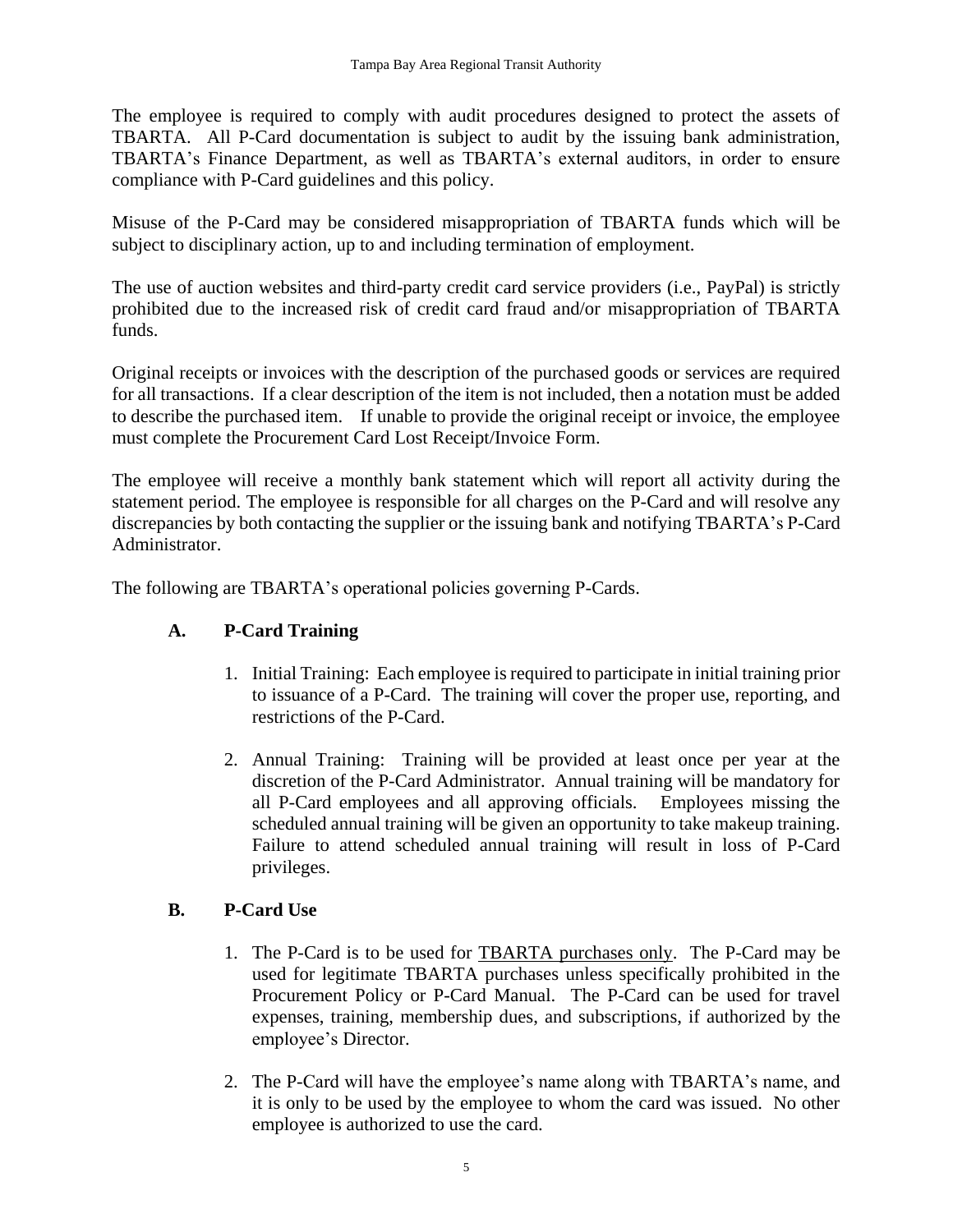- 3. All requests for initial issue of a P-Card must be justified in writing and approved by the employee's Director and the P-Card Administrator.
- 4. Each transaction may be comprised of multiple items, but each item(s) cannot exceed the single or monthly established dollar limit. Purchases will be denied if the authorized monthly purchase limit, the single purchase limit, or the daily transaction limit, if applicable, is exceeded. Purchases are not to be split in order to stay within the single or monthly transaction limit.
- 5. All items purchased over the counter must be immediately available. Backordering is not permitted.
- 6. All items purchased by telephone order or from the Internet that will not be confirmed by a written order must be delivered in a single delivery. No backordering is allowed.
- 7. The P-Card *MAY NOT* be used to purchase fuel, oil, personal items, or telephone calls.
- 8. The P-Card *MAY NOT* be used to make cash advances or to write Master Card checks.
- 9. Purchases may be made by telephone or the Internet when the goods or services can be described in sufficient detail so that those who are party to the transaction have a clear understanding of what is being acquired.
- 10. When a purchase is made using the P-Card, whether over the counter, over the internet or by telephone, a document must be retained as proof of purchase. These documents will later be used to verify the purchases shown on the employee's monthly statement.
- 11. For all return purchases or cancellations of service, the supplier shall only issue a credit to the employee's card. The employee shall not accept any gift cards, cash, checks, or any other purchase or service in exchange for the original return.
- 12. All requests for travel must be in accordance with TBARTA's guidelines.

## <span id="page-16-0"></span>**C. Employee Spending Limits**

1. The delegation of purchasing authority the P-Card provides to each employee is established at the maximum credit limit per month. Each time an employee makes a purchase with the card, the limit will be checked and the authorization request will be declined should the purchase amount exceed the available credit amount. Each employee's credit limit is established by the Executive Director and approved by the P-Card Administrator on the Procurement Card Application. Requests for a credit limit change must be in writing and approved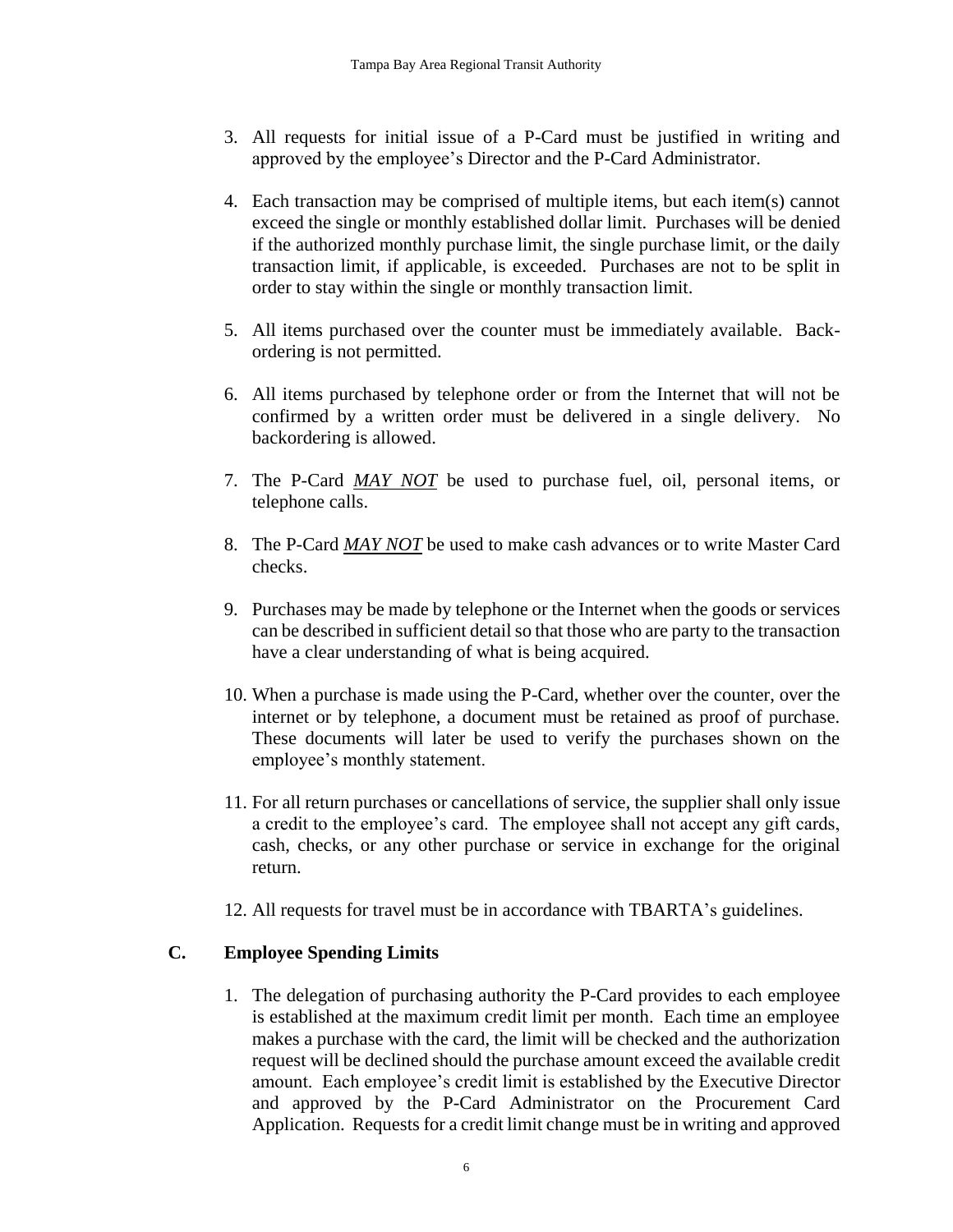by the Executive Director prior to submission to the P-Card Administrator. The P-Card Administrator or designee is responsible for executing the requested change and documenting the date it was completed in the area provided at the bottom of the form. For temporary credit limit changes, the P-Card Administrator or designee will use the date the credit limit was returned to its original limit as the date the request was completed.

- 2. The single and monthly transaction purchase(s) limit is defined as the maximum dollar limit per card and is pre-established.
- 3. The daily transaction limit, if applicable, is defined as the number of credit card transactions allowed in a twenty-four (24) hour period.

## <span id="page-17-0"></span>**D. Procurement Card Internal Controls**

The P-Card Administrator must establish an internal control structure that ensures compliance with TBARTA's Procurement Policies. Internal controls must include:

- 1. Appropriate segregation of duties between making transactions (employees), review and approval of transactions for payment (approving officials), and payment of the monthly billing statement (Finance Department).
- 2. A review of all card activities from randomly selected departments as appropriate. The Senior Accountant will report all findings to reviewed employees with a copy to the department Director.
- 3. Appropriate hierarchical review and approval of purchases by those with supervisory authority over the employee and/or with the authority to question purchases if needed.
- 4. Ensure that employees cannot provide approval payment for their transactions or monthly billing statement. Final review and approval responsibilities of the P-Card charges will remain with the P-Card Administrator and the Director or the Director's designee.
- 5. Ensure that the P-Card Administrator cannot approve payment for their transactions or monthly billing statement.
- 6. Provision for a periodic audit or review of the P-Card activity by the P-Card Administrator, or other departmental participation. Reviews must address:
	- a) Adequacy of internal policies and procedures;
	- b) Appropriateness of employee spending limits;
	- c) Adequacy of review, reconciliation, and payment procedures; and
	- d) Adequacy of documentation for transactions.

## <span id="page-17-1"></span>**E. Account Management Responsibilities**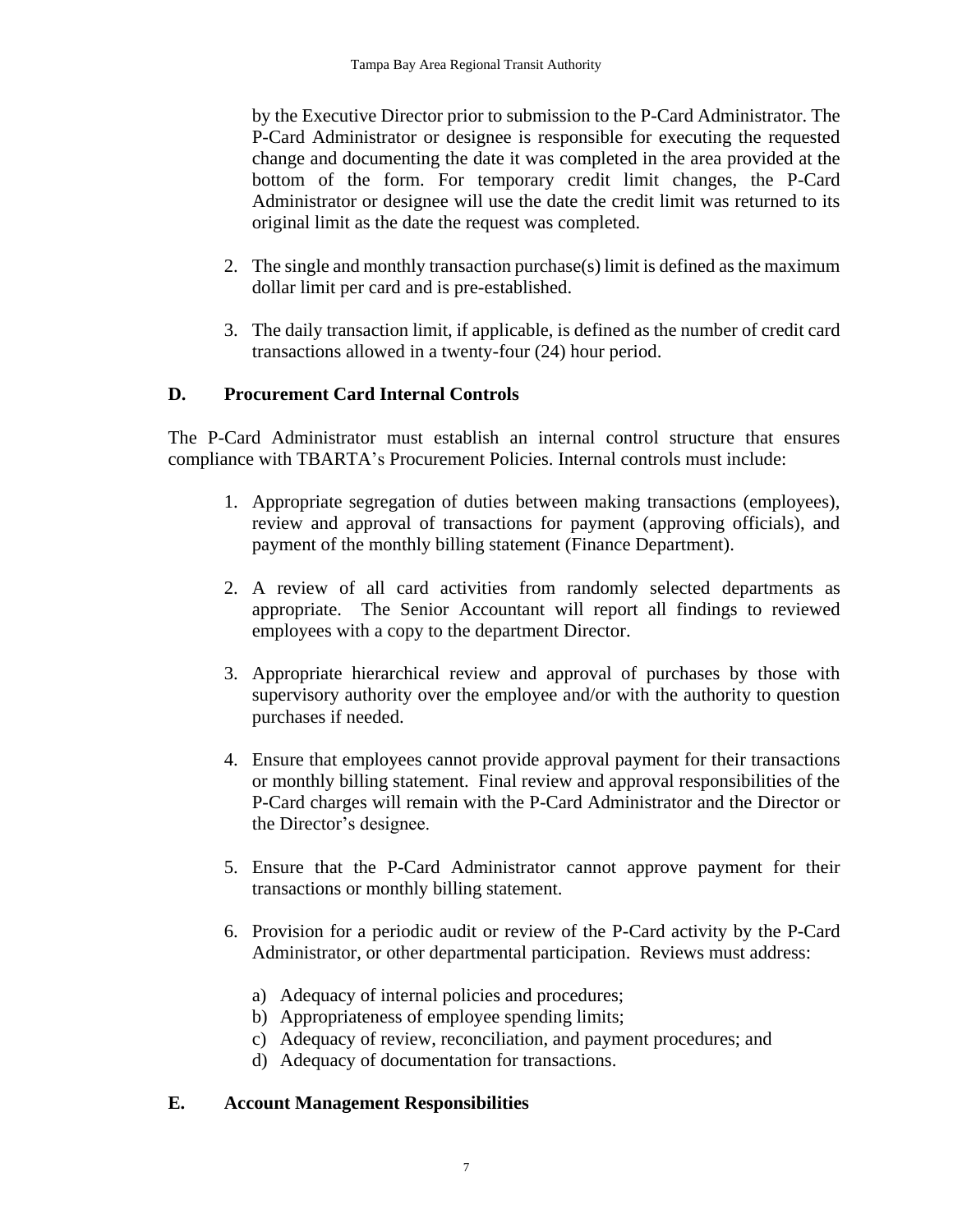- 1. The P-Card Administrator will establish automated card restrictions as allowed by the issuing bank's software. Restrictions will comply with this policy.
- 2. TBARTA's Director will review each statement and the supporting documentation. The Director or designee will contact the employee directly and attempt to resolve any discrepancy that is found.
- 3. The Director will require employees to confirm the legitimacy of monthly charges through the monthly reconciliation process.
- 4. Finance will process one monthly payment to the bank. The P-Card payment will be made using a pre-determined payment term and method established with the issuing bank.
- 5. The P-Card Administrator and Directors will review and approve monthly summary billings. The signed approved summary statement is forwarded to the appropriate Finance employee for payment to the issuing bank. Finance will file and maintain a copy of the summary statements for reference.

## <span id="page-18-0"></span>**F. Internal Audit Requirements**

Finance may, on a monthly basis, select various departments and their employees to be audited, randomly, for policy compliance. A random sampling may also occur at the end of each fiscal year. If a department is selected for a random audit, the P-Card Administrator will provide detailed instructions.

## <span id="page-18-1"></span>**G. Disputed Charges**

If an employee questions a charge on their statement, the employee shall contact the supplier directly and attempt to reach a resolution. If the employee reaches an agreement with the supplier, there is no dispute. If the supplier refuses to acknowledge the error or will not issue a credit, the employee must fill out the Disputed Charge Form and send it to the issuing bank with a copy to the P-Card Administrator. The bank will adjudicate the disputed charge.

## <span id="page-18-2"></span>**H. Security**

- 1. Authorized use of the P-Card is limited to the person in whose name the card is issued. The card shall not be loaned to another person. If the employee will be away from TBARTA for an extended period, a card may be issued to another person for the duration of the absence using the procedures above.
- 2. The P-Card must be kept in a secure location. The account number shall not be posted or left in a conspicuous place. The complete account number must never be faxed, mailed or e-mailed. If the card is lost or stolen, the employee must immediately notify the P-Card Administrator and the issuing bank.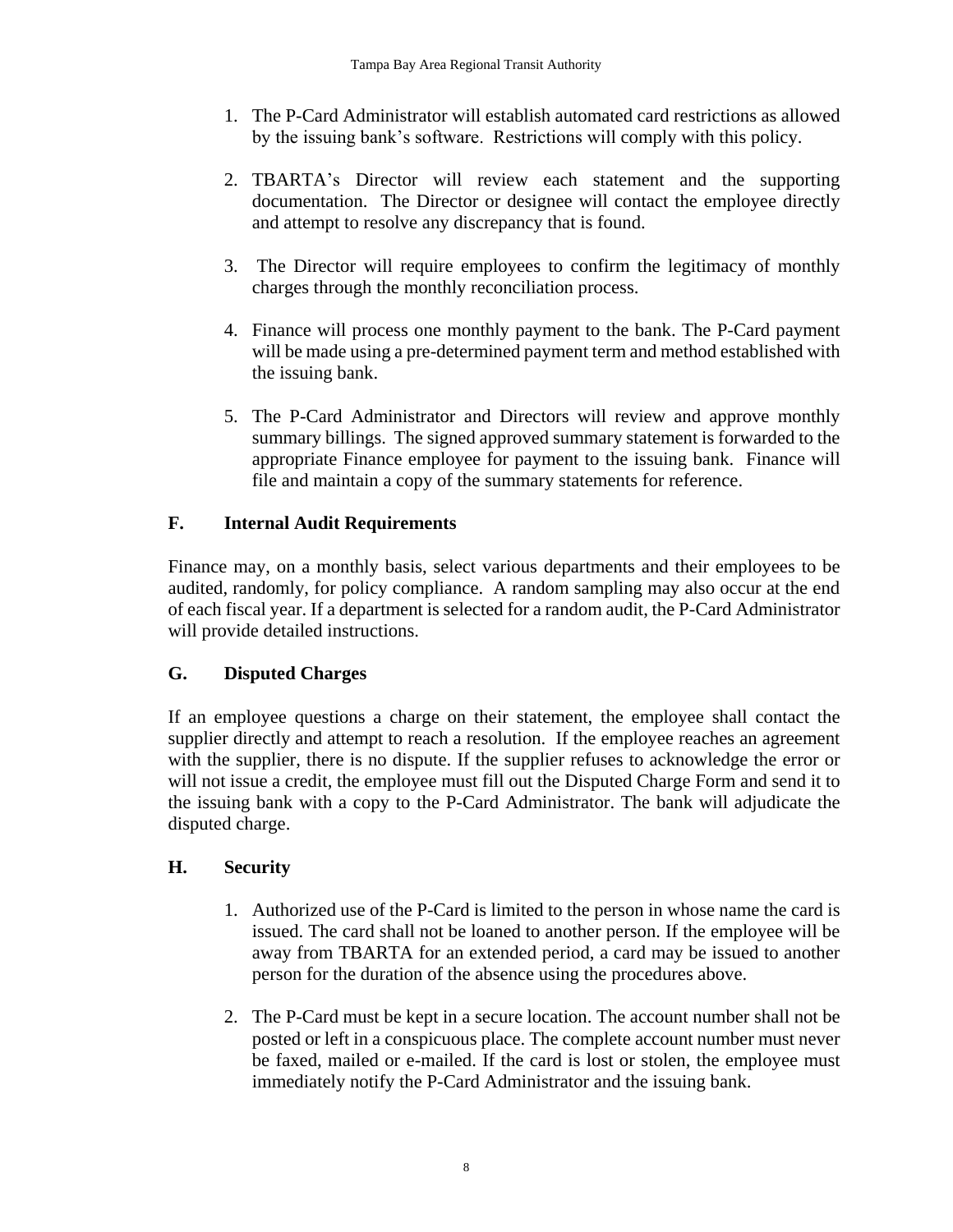3. Employees may purchase over the Internet, provided the company's website has a Secured Socket Layer (SSL) Version 2.0 or greater at the point of order entry. A website that has this level of security has http**s**:// in the Address Window.

## <span id="page-19-0"></span>**I. Changing Card Profile or Status**

- 1. Employees are responsible for notifying the P-Card Administrator of any required changes to their personal detail or account (e.g., name, manager, address, cancellation, or credit limit) by submitting the Procurement Card Maintenance Form to the P-Card Administrator.
- 2. Department Directors are responsible for obtaining the employee P-Card upon resignation, termination, and/or cancellation of the card and provide notification to the P-Card Administrator. When the card is cancelled, the employee must return the P-Card to their Director. The Director is responsible for collecting and destroying all credit cards upon termination, resignation, and/or cancellation.

# <span id="page-19-1"></span>**J. Lost, Stolen, and Fraud**

- 1. The employee must report card loss or theft immediately to the issuing bank by calling the number which is located on the back of their credit card. The employee is responsible for notifying the bank, their immediate supervisor/manager/director, and the P-Card Administrator immediately upon discovery that their card has been lost or stolen.
- 2. Employees should never lend cards or give card information to anyone. Employees are responsible for protecting their credit card at all times.

## <span id="page-19-2"></span>**K. Disciplinary Action Guidelines**

Actions to be taken for improper or unauthorized use of the P-Card.

- 1. P-Card Administrator responsibility:
	- a) Any incident of improper or unauthorized use of the P-Card shall be immediately reported to the Executive Director.
	- b) The P-Card Administrator may suspend or terminate the employee's privileges for improper or unauthorized use.
	- c) Failure to submit monthly statements, receipts, and reports related to employee's activity within the time periods specified in the P-Card Manual may result in the following:
		- i. First Offense: Suspension of employee's privileges for a minimum of seven (7) days.
		- ii. Second Offense: Suspension of employee's privileges for a minimum of thirty (30) days.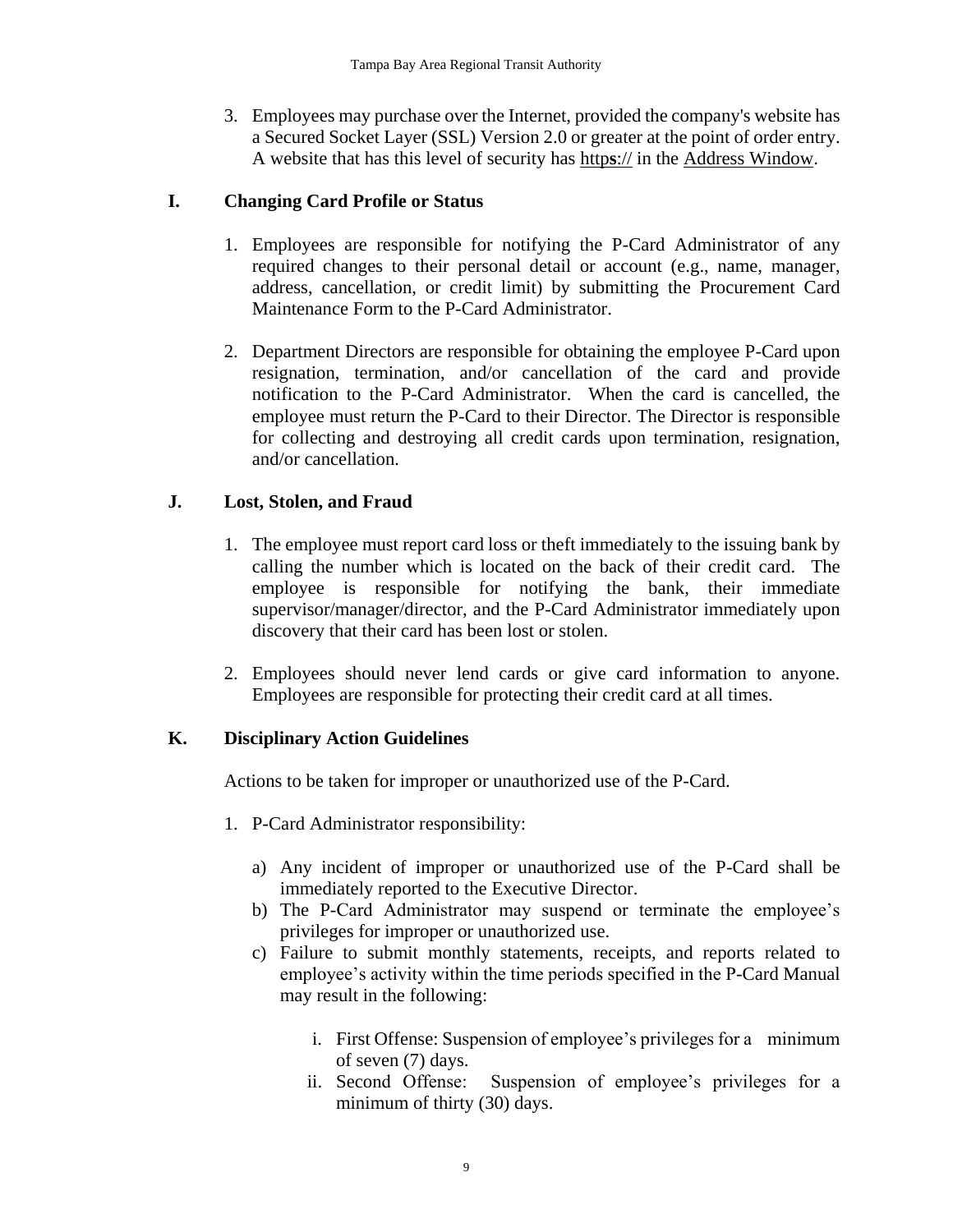- iii. Third Offense: Immediate termination of employee's privileges and a written documentation from the P-Card Administrator to be maintained in the employee's personnel file.
- d) The P-Card Administrator will notify the Executive Director of the violation above and any action that was taken.
- 2. P-Card Suspension or Revocation:

An employee's card privileges may be suspended or permanently revoked on the basis of any of the following infractions:

- a) Failure to maintain appropriate documentation.
- b) Card sharing (knowingly allowing another person to use your card).
- c) Failure to reconcile statements timely or obtain appropriate signatures.
- d) Inappropriate use of the card.
- e) Faxing, mailing, and emailing complete card number.
- f) Failure to respond to compliance/audit requests.
- g) Splitting a transaction to meet P-Card credit limits
- 3. Executive Director responsibility:
	- a) Appropriate disciplinary action will be dispensed by the Executive Director based on consultation with the individual employee, the employee's manager/director, and the P-Card Administrator. Depending upon the circumstances and severity of the infraction, the Executive Director may delegate this responsibility to the employee's manager.
	- b) Improper or unauthorized use of the card may result in any or all of the following:
		- i. Written reprimand placed in the employee's personnel file.
		- ii. Three days suspension without pay during which the employee may not use their accrued time.
		- iii. Termination of employment.
		- iv. In addition to any administrative and disciplinary action that may be taken, the employee may be required to reimburse TBARTA for the total amount of the improper charges through payroll deduction or direct payment.
- 4. Procurement Card Procedures during an Emergency Disaster

The following procedures are to augment normal P-Card procedures prior to and during an emergency event declared by the Executive Director.

> a) All emergency P-Card transactions related to the disaster must be documented using designated project codes and must be forwarded to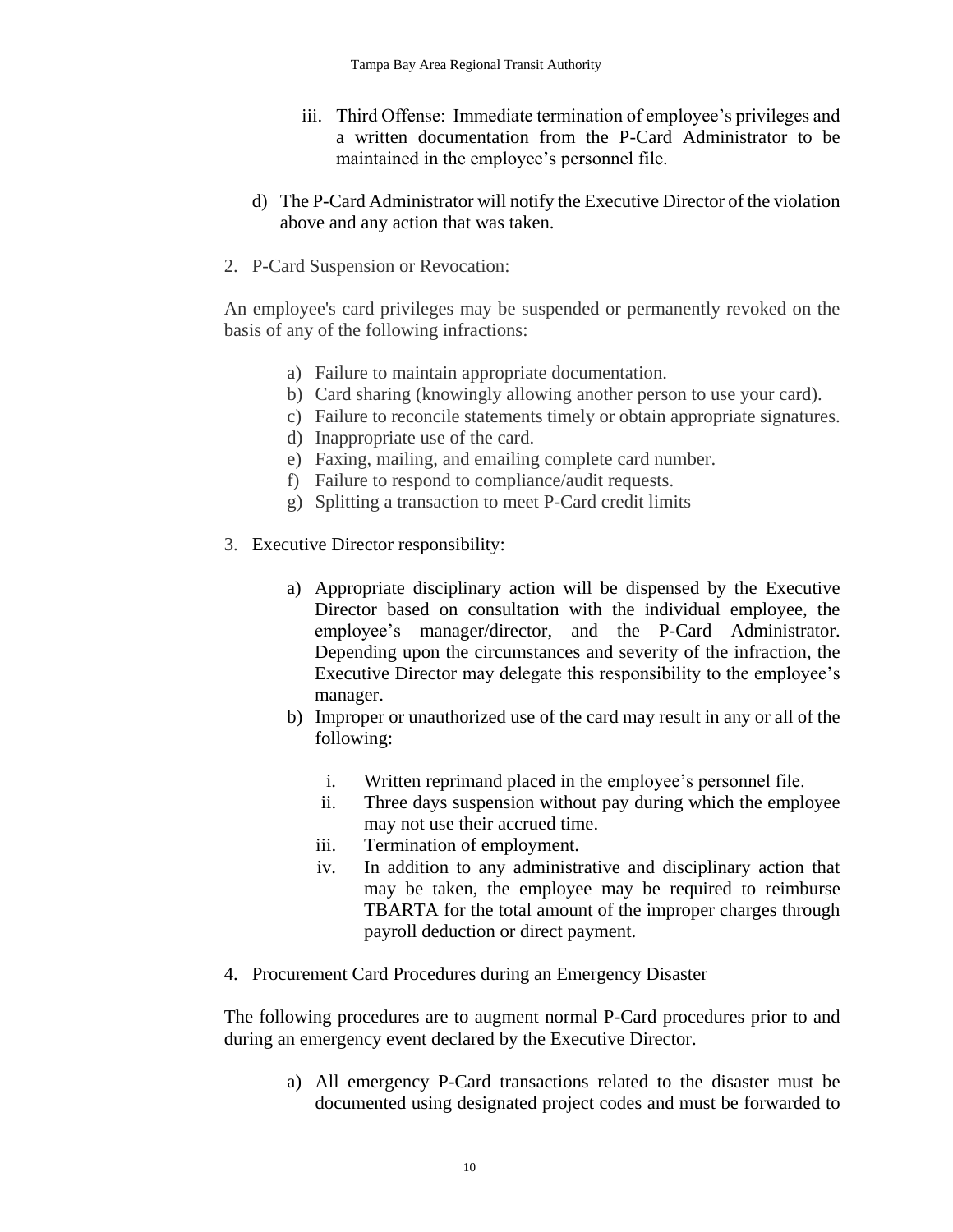the Finance Department. Note: This requirement is critical for FEMA reimbursement.

- b) Any anticipated transaction exceeding the mandatory transaction limit must be pre-approved by the P-Card Administrator. Under normal conditions, P-Card transactions are prohibited over the mandatory limit; therefore you must receive approval prior to conducting a purchase. The P-Card Administrator will review the request to ensure that the prices are fair and reasonable, to determine possible TBARTAwide consolidation of the requirement for volume pricing, and to determine sources available for the procurement such as contracts with other government entities (i.e., GSA, state contracts). Once this review is completed, the P-Card Administrator will provide feedback to authorize or deny the purchase.
- c) All requests to temporarily change the single and/or monthly allowance for employees must be submitted via the Procurement Card Maintenance form and forwarded to the P-Card Administrator. The P-Card Administrator will increase the limits on these cards and the change will be effective immediately. Once the emergency is over, the P-Card limit will be returned to the original limit.
- d) Requirements cannot be split during the event to avoid the threshold dollar amounts in the Procurement procedures. The Senior Accountant has an emergency P-Card that is not restrictive and can be used to augment normal Procurement procedures. Only directors can request expenditures be placed on the P-Card for goods and services.

# <span id="page-21-0"></span>**L. P-Card Manual**

The P-Card Manual provides a complete description of the requirements including approval of P-Card uses and responsibilities of the employee.

This P-Card Policy will be reviewed and revised as needed to reflect business needs. Please note this policy document is internal to TBARTA and does not replace or supersede the employee's and TBARTA's Purchase Card Agreement with the issuing bank.

Directive

Under direction of the Executive Director, the Senior Accountant shall have the responsibility of executing the above policy requirements.

Executive Director Date

 $\overline{\phantom{a}}$  , and the contract of the contract of the contract of the contract of the contract of the contract of the contract of the contract of the contract of the contract of the contract of the contract of the contrac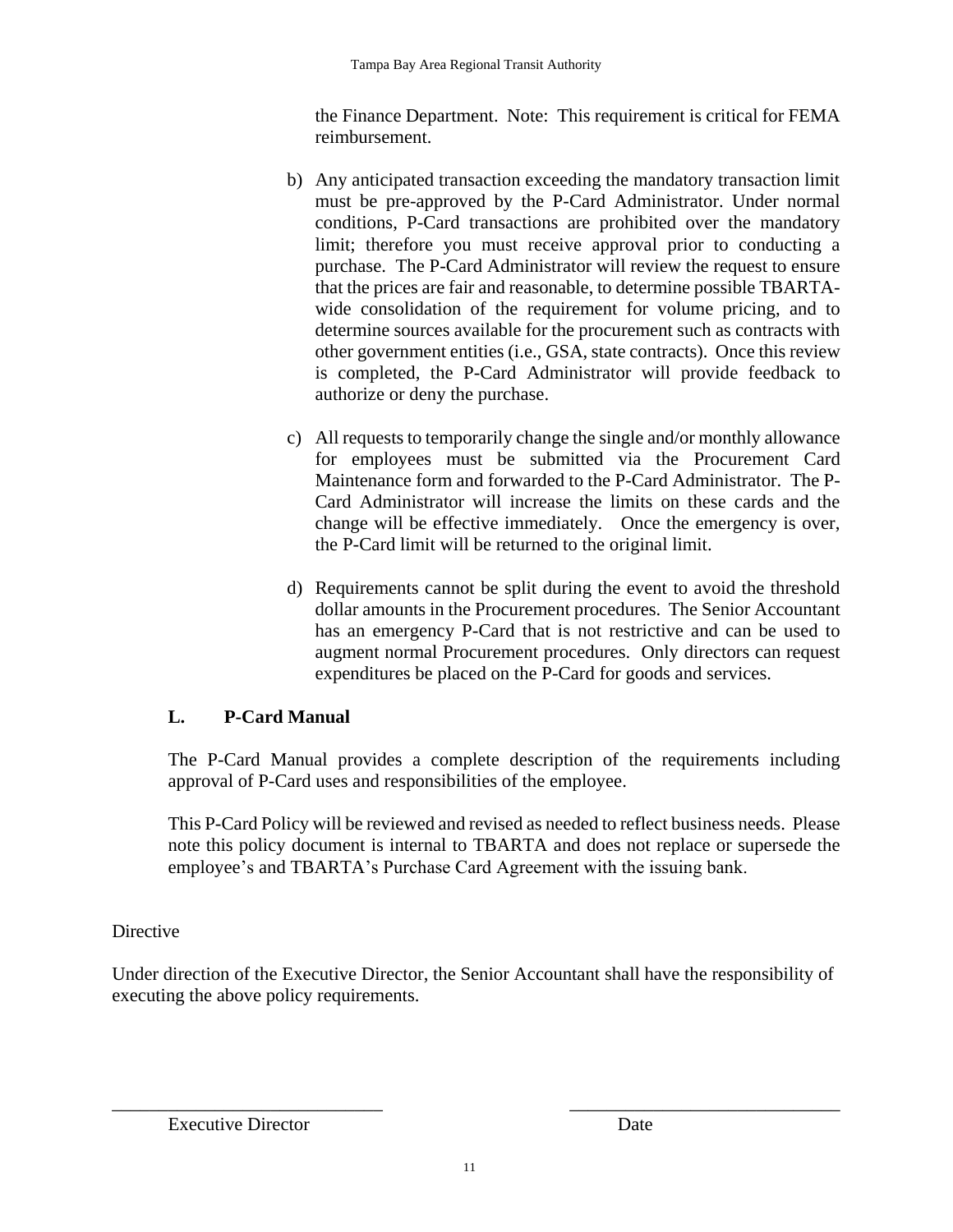Tampa Bay Area Regional Transit Authority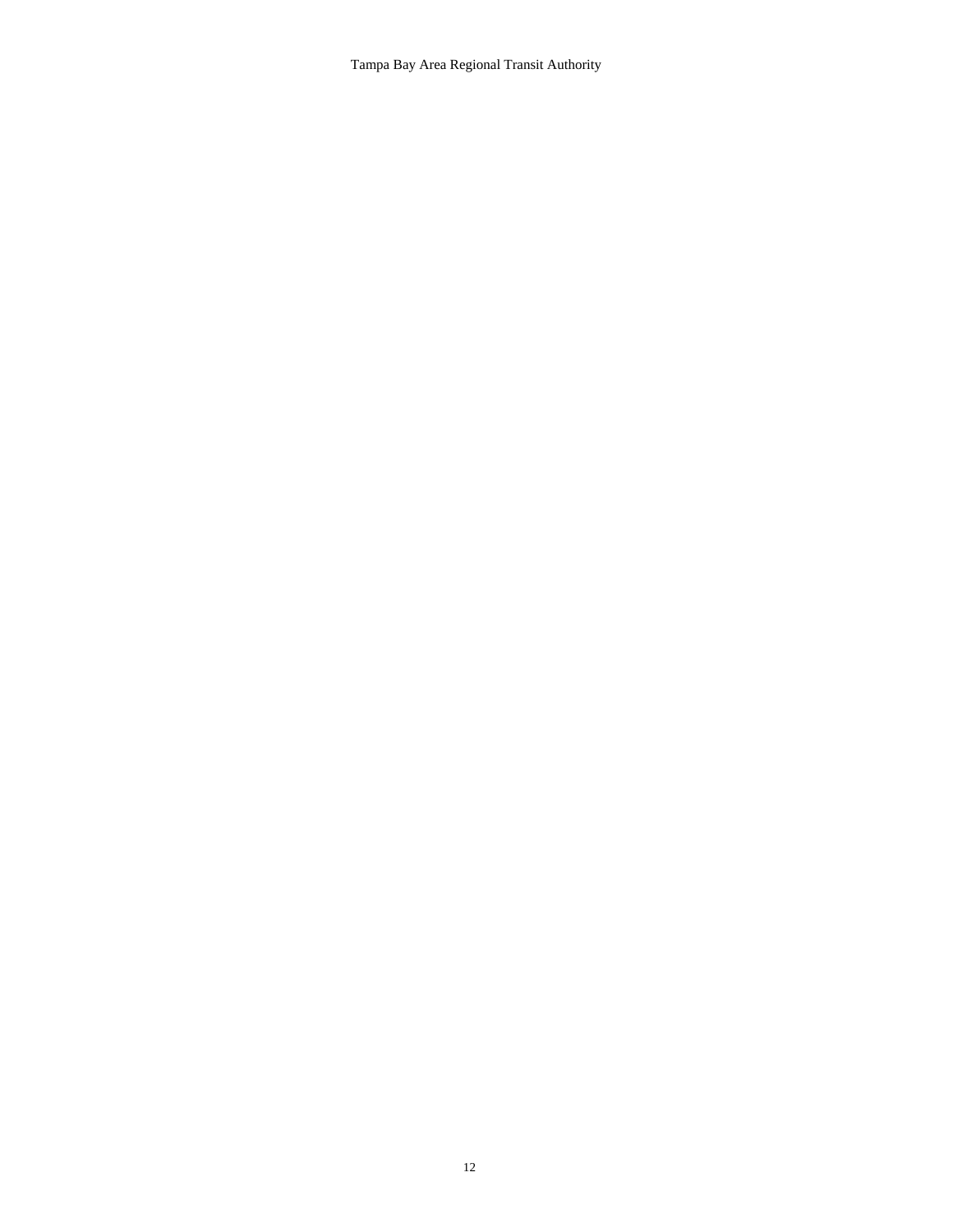

**ACTION ITEM: RESOLUTION 2019-06: ACCEPTING A LEGISLATIVE APPROPRIATION FROM THE FLORIDA LEGISLATURE IN THE AMOUNT OF \$1,500,000; AND, RESOLUTION 2019-07: ACCEPTING A LEGISLATIVE APPROPRIATION FROM THE FLORIDA LEGISLATURE IN THE AMOUNT OF \$1,000,000**

**Action: RECOMMEND THE GOVERNING BOARD APPROVE RESOLUTION 2019-06: ACCEPTING A LEGISLATIVE APPROPRIATION FROM THE FLORIDA LEGISLATURE IN THE AMOUNT OF \$1,500,000; AND RESOLUTION 2019-07: ACCEPTING A LEGISLATIVE APPROPRIATION FROM THE FLORIDA LEGISLATURE IN THE AMOUNT OF \$1,000,000**

**Staff Resource:** David Green, Executive Director

## **Details:**

- Background:
	- o In the 2019 Florida Legislative Session, TBARTA requested a legislative appropriation for a recurring sum of \$1.5 million from State general revenues to cover agency operations within its five-county region beginning July 1, 2019 (FY2020);
	- $\circ$  The request was sponsored by Representative Jackie Toledo and co-sponsored by Representative Adam Hattersley in HB 2211 - Tampa Bay Area Regional Transit Authority Operations;
	- $\circ$  The bill was amended to include an additional appropriation of \$1 million to identify, study and develop transit innovations within TBARTA's 5-county area;
	- $\circ$  The \$2.5 million total was approved by the legislature as a non-recurring appropriation from the Transportation Trust Fund and approved by Governor DeSantis in the state budget;
	- o The funds will be administered by the Florida Department of Transportation, District Seven through two separate Public Transit Grant Agreements (PTGAs).

## **Fiscal Impact:**

Total of \$2.5 million available as of July 1, 2019.

## **Recommendation:**

Recommend the Governing Board approve Resolution 2019-06: Accepting a Legislative Appropriation from The Florida Legislature in the Amount of \$1,500,000; and, Resolution 2019- 07: Accepting a Legislative Appropriation from The Florida Legislature in the Amount of \$1,000,000.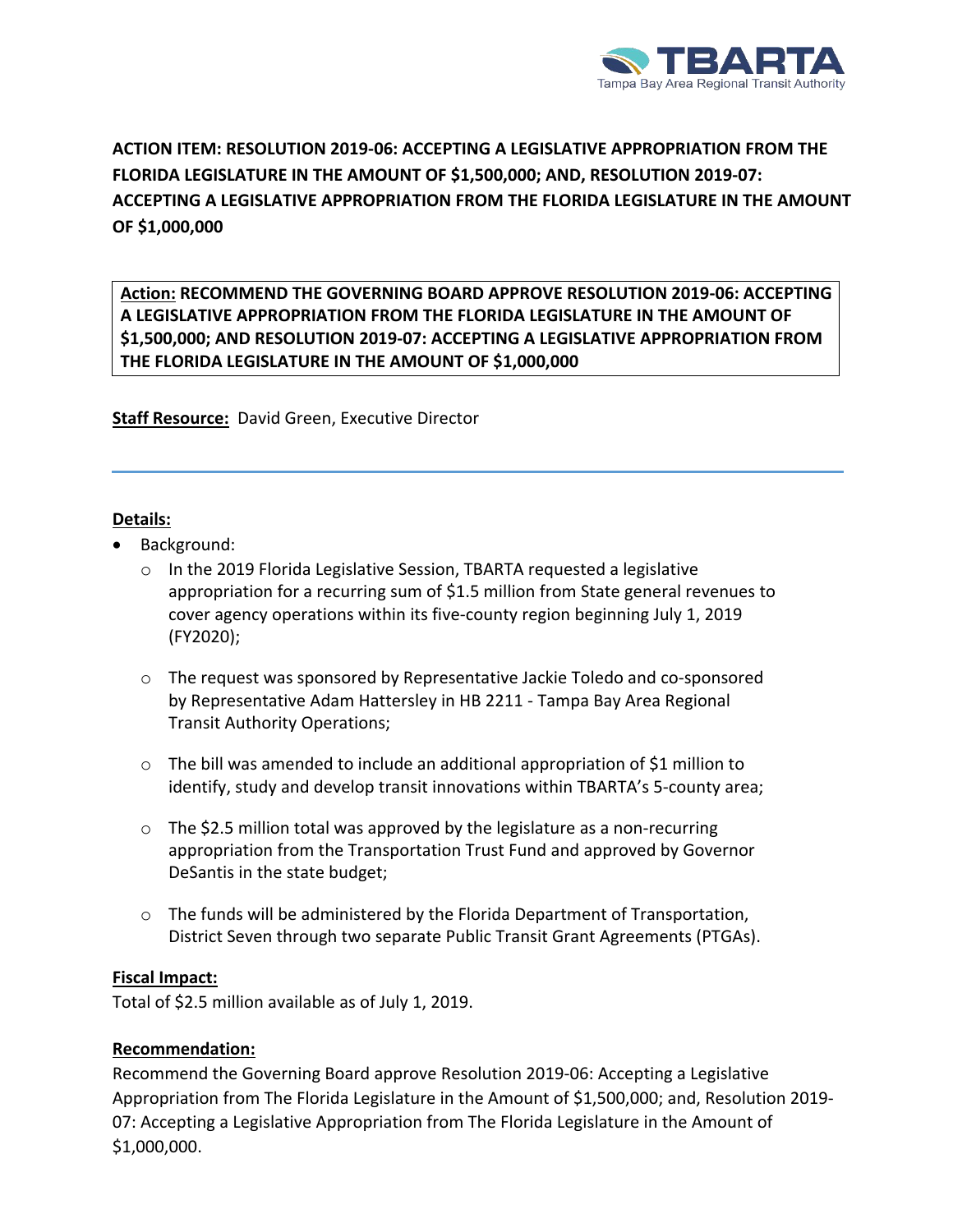## **Attachments:**

- Resolution 2019-06: Accepting a Legislative Appropriation from The Florida Legislature in the Amount of \$1,500,000
- Resolution 2019-07: Accepting a Legislative Appropriation from The Florida Legislature in the Amount of \$1,500,000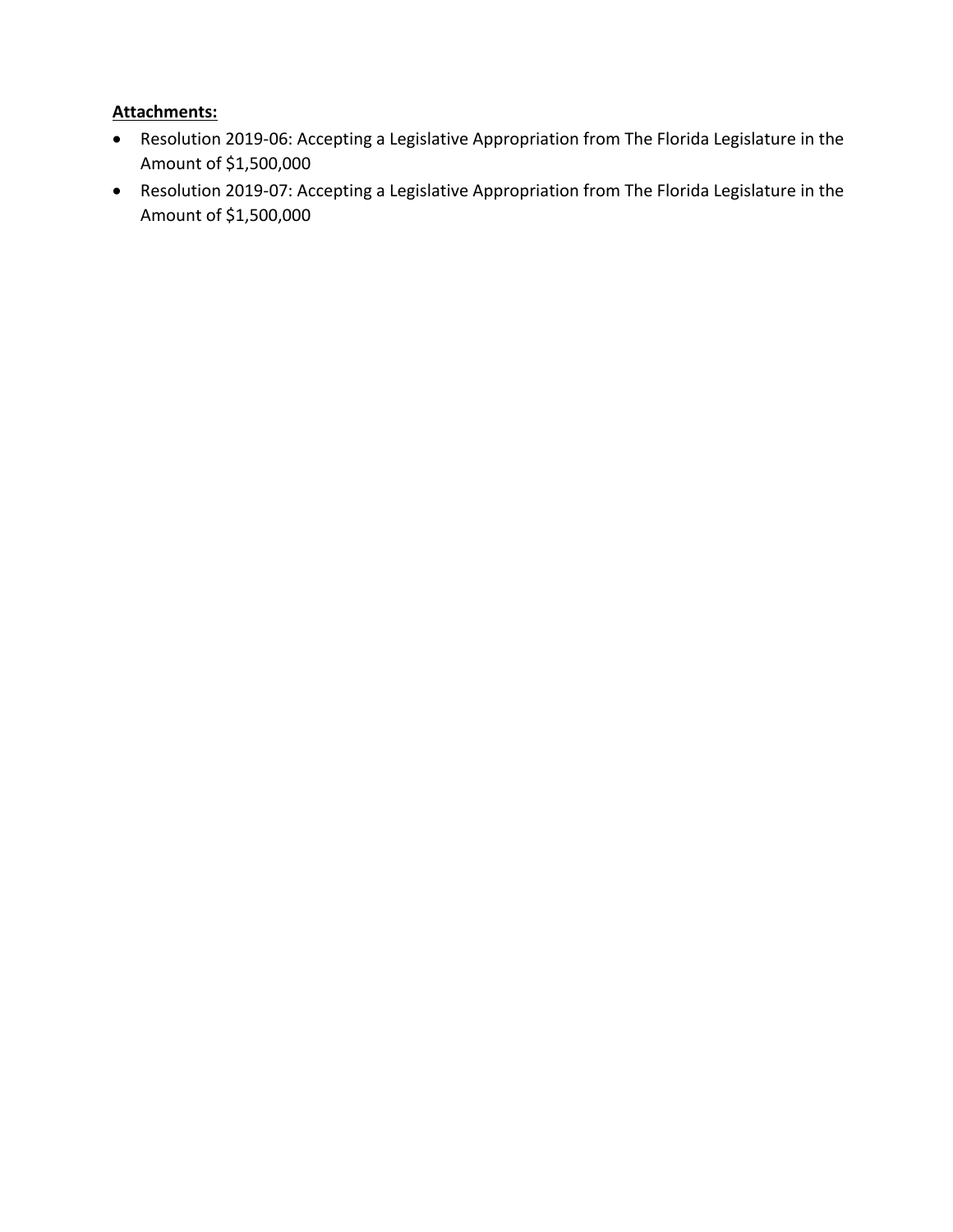## **TAMPA BAY AREA REGIONAL TRANSIT AUTHORITY**

## **RESOLUTION NO. 2019-06**

## **A RESOLUTION OF THE TAMPA BAY AREA REGIONAL TRANSIT AUTHORITY; ACCEPTING A LEGISLATIVE APPROPRIATION FROM THE FLORIDA LEGISLATURE IN THE AMOUNT OF \$1,500,000 AND AUTHORIZING EXECUTION OF A PUBLIC TRANSIT GRANT AGREEMENT**

**WHEREAS,** the Tampa Bay Area Regional Transit Authority ("TBARTA") is an agency of the State of Florida created to improve mobility and to plan, develop, finance, construct, own, purchase, operate, maintain, relocate, equip, repair, manage, and expand multimodal transportation systems and options for passengers and freight in its five-county region, consisting of Hernando, Pasco, Pinellas, Hillsborough, and Manatee Counties; and

**WHEREAS,** TBARTA received a legislative appropriation in the amount of \$1,500,000 for agency operations and administration within its five-county region.

**NOW, THEREFORE, BE IT RESOLVED** by the Governing Board that:

1. TBARTA hereby accepts the legislative appropriation of \$1,500,000 for agency operations through the STATE OF FLORIDA DEPARTMENT OF TRANSPORTATION;

2. TBARTA agrees to enter into a Public Transit Grant Agreement (PTGA) with the FLORIDA DEPARTMENT OF TRANSPORTATION, DISTRICT SEVEN for funding available as of July 1, 2019;

3. The Executive Director, or the Chairman of the Board, is authorized to sign this PTGA on behalf of TBARTA.

**APPROVED AND ADOPTED** by the Governing Board on this 26th day of July 2019.

FOR THE BOARD: ATTEST:

JIM HOLTON, Chairman Commissioner Janet Long, Secretary-Treasurer